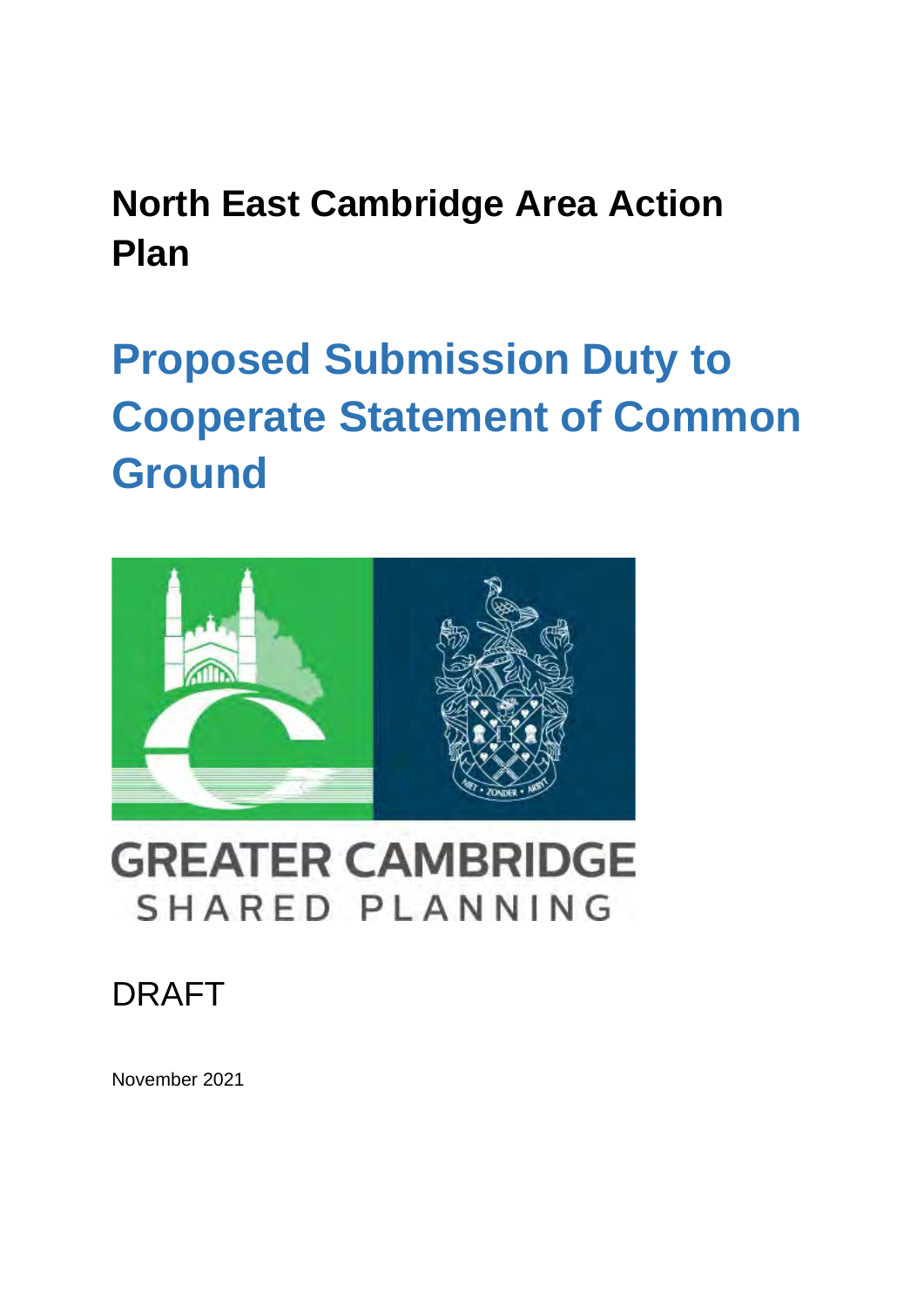### **Contents**

| Proposed Submission Duty to Cooperate Statement of Common Ground 1                                                                                           |
|--------------------------------------------------------------------------------------------------------------------------------------------------------------|
|                                                                                                                                                              |
| Appendix 2: North East Cambridge Area Action Plan - Relocation of Cowley Road<br>Bus Depot Statement of Common Ground - AGREED OFFICER DRAFT: SUBJECT        |
| Appendix 3: North East Cambridge Area Action Plan - Retention/Relocation of Waste<br>Transfer Station and Aggregates Railheads Statement of Common Ground 19 |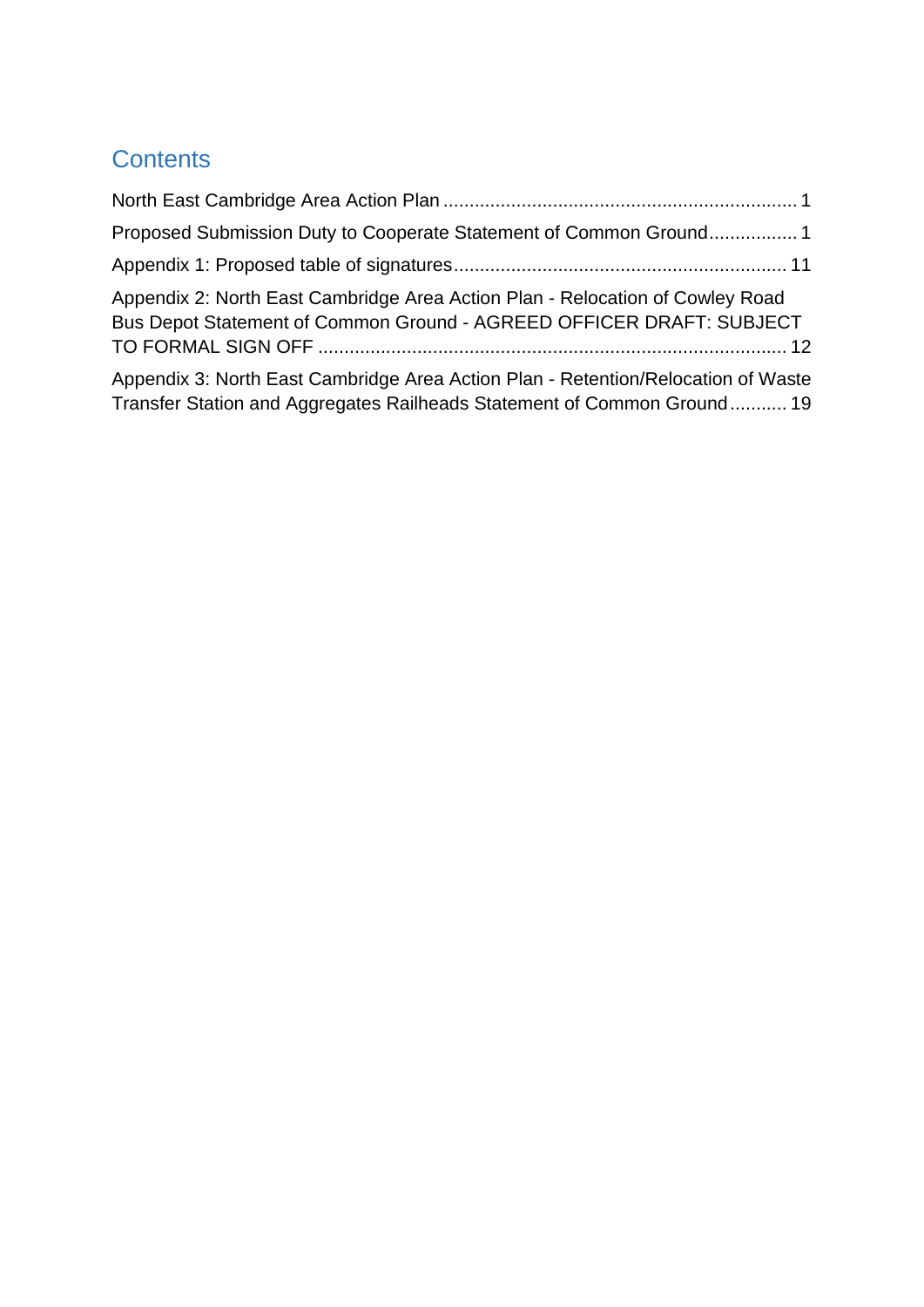## **1. Introduction**

A statement of common ground is a written record of the progress made by strategic policy-making authorities during the process of planning for strategic cross-boundary matters. It documents where effective co-operation is and is not happening throughout the plan-making process and is a way of demonstrating at examination that plans are deliverable over the plan period, and based on effective joint working across local authority boundaries. It is also part of the evidence required for local planning authorities to demonstrate that they have complied with the duty to cooperate.

This Duty to Cooperate Statement of Common Ground supports the Proposed Submission North East Cambridge Area Action Plan. It documents the outcomes of co-operation to date in preparing the local plan in order to inform and shape a positively prepared and justified strategy. In doing so, it addresses and takes account of the requirements set out in the National Planning Policy Framework<sup>[1](#page-2-0)</sup> and Planning Practice Guidance[2](#page-2-1). It has also had regard to relevant advice produced by the Planning Advisory Service<sup>[3](#page-2-2)</sup>.

As a Proposed Submission Statement of Common Ground, this document sets out what Cambridge City Council and South Cambridgeshire District Council (the Councils) consider to be points of common and uncommon ground for relevant strategic cross-boundary matters. The Statement will be updated ahead of submission to the Secretary of State, in the light of relevant stakeholders' representations to the Proposed Submission North East Cambridge Area Action Plan. See section 7 Timetable for Agreement, Review and Update for more details.

### **Relationship with other documents**

The following two documents are closely related to this Statement of Common Ground and should be read alongside it:

- The North East Cambridge Area Action Plan Proposed Submission Duty to Cooperate Compliance Statement, which sets out the process completed to date as part of the ongoing cooperation with relevant bodies regarding strategic cross-boundary matters
- The North East Cambridge Area Action Plan Statement of Consultation, which records the formal consultation process completed to date and how

<span id="page-2-0"></span><sup>&</sup>lt;sup>1</sup> In particular paragraphs  $24 - 27$ .

<span id="page-2-1"></span><sup>2</sup> PPG Plan-Making - Maintaining effective cooperation.

<span id="page-2-2"></span><sup>3</sup> PAS Statement of Common Ground Advice and Template, January 2019.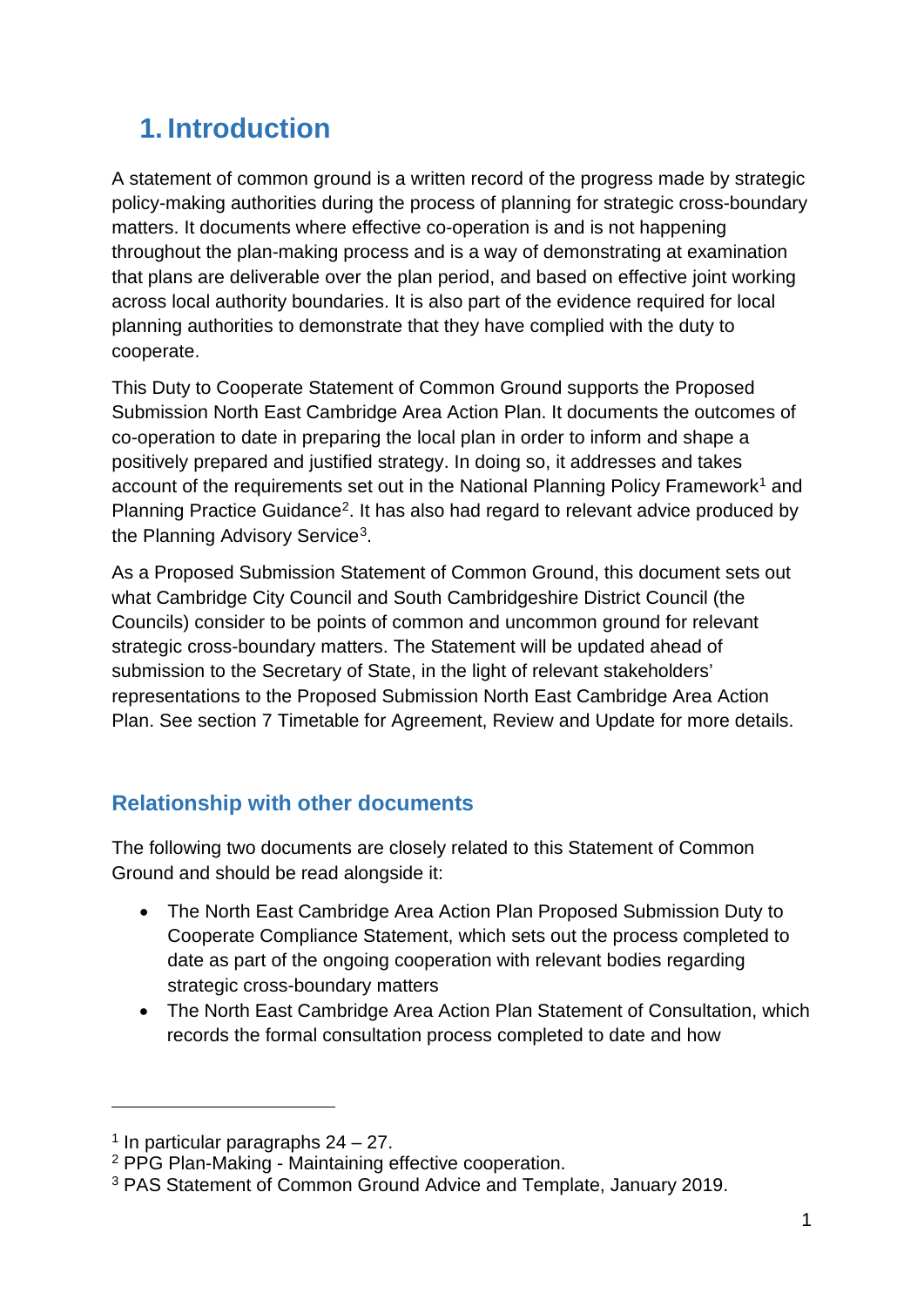consultation responses have informed the Proposed Submission Area Action Plan.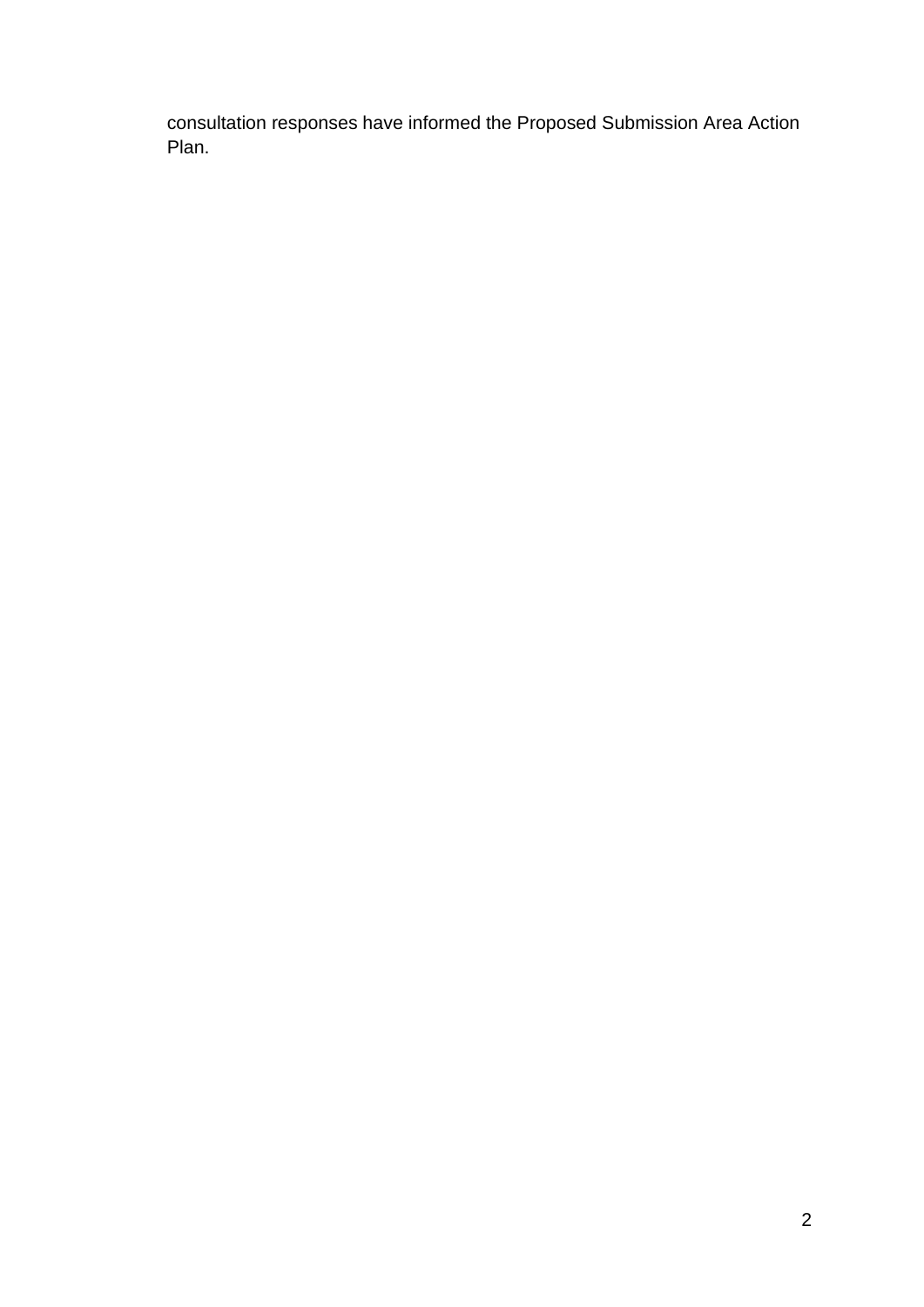## **2. Parties Involved**

Given the distance of North East Cambridge from the outer boundary of South Cambridgeshire, the Councils consider that the duty to cooperate bodies with most interest in North East Cambridge are those with an interest in matters crossing the boundary between Cambridge and South Cambridgeshire (i.e. Cambridgeshire County Council, Cambridgeshire & Peterborough Combined Authority, and the prescribed duty to cooperate bodies). For more detail see the North East Cambridge Area Action Plan Proposed Submission Duty to Cooperate Compliance Statement section 2.2.

## **3. Signatories**

Drawing on the section above, we propose that the central signatories should be (see section 7 for Timetable for Agreement, Review and Update) the two planning authorities within Greater Cambridge, namely Cambridge City Council and South Cambridgeshire District Council. In addition we also propose that the following authorities and prescribed bodies which are identified in the Duty to Cooperate Statement of Compliance as having an interest in a specific strategic cross-boundary matter or matters of substance should be signatories to relevant sections of the Statement of Common Ground. This includes:

- Cambridgeshire County Council
- Cambridgeshire and Peterborough Combined Authority
- National Highways
- Environment Agency
- Natural England
- Historic England
- Cambridge and Peterborough NHS Trust
- Cambridgeshire and Peterborough Clinical Commissioning Group

A template table for future signatures is set out at Appendix 1.

### **4. Strategic Geography**

This Statement of Common Ground addresses strategic cross-boundary matters relating to the North East Cambridge geography, as shown in Figure 1.

**Figure 1:** Strategic Geography for the North East Cambridge Statement of Common Ground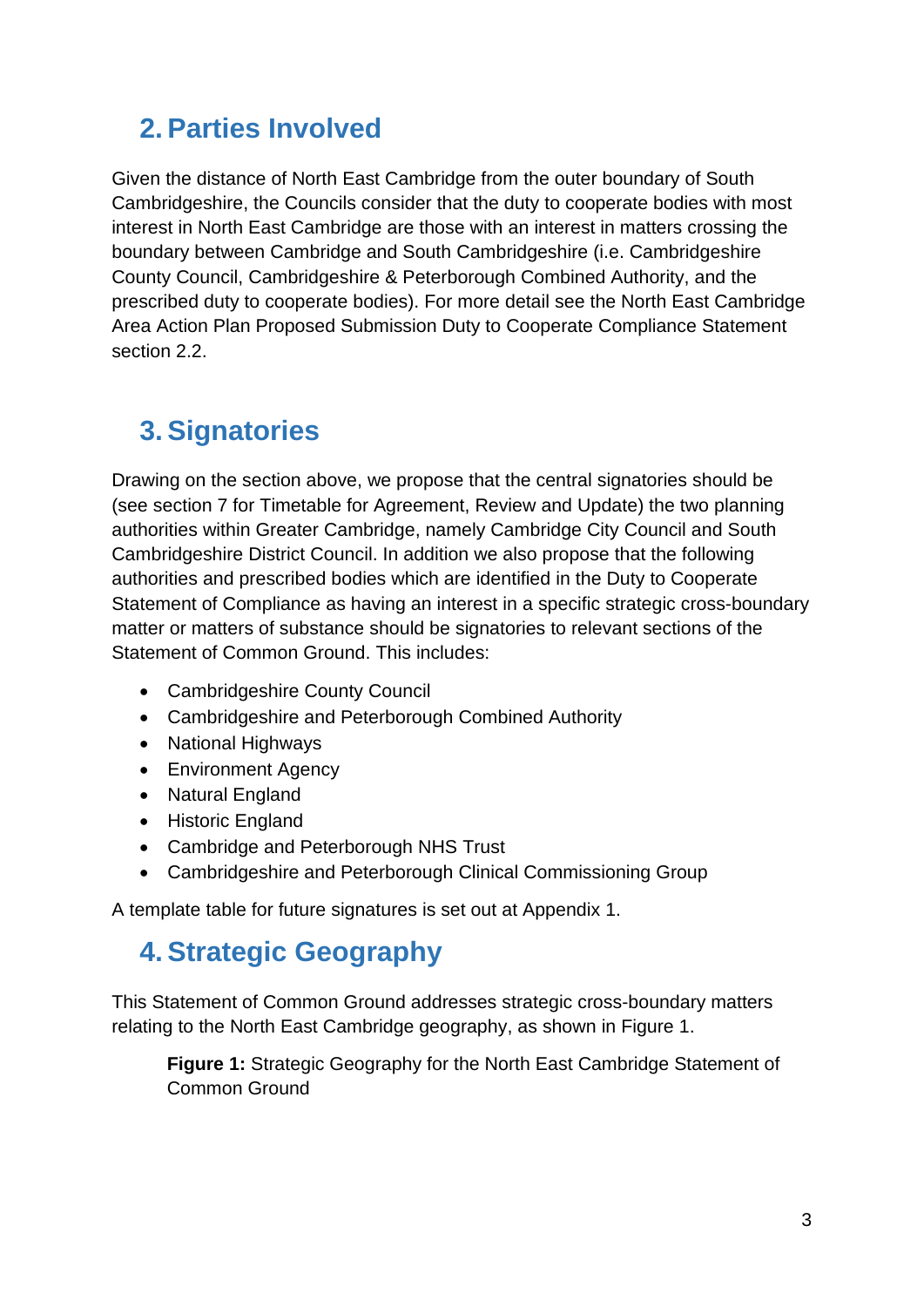

Cambridge City Council and South Cambridgeshire District Council are working together to create the North East Cambridge Area Action Plan. This builds on the Cambridge Northern Fringe East strategic site allocation in both councils' 2018 local plans and is now proposed to cover a wider area including Cambridge Science Park and other sites.

The North East Cambridge area includes 182 hectares of brownfield land at the north eastern edge of Cambridge urban area. The area crosses the administrative boundary of Cambridge City Council and South Cambridgeshire District Council. The Area Action Plan area does not adjoin any other districts; the closest district is East Cambridgeshire, with the closest settlement being around five miles away.

### **5. Strategic Matters**

This section explores topics that are considered to be strategic cross-boundary matters relevant to North East Cambridge at this stage in the plan-making process. Wider strategic matters have been addressed via duty to cooperate engagement supporting the Greater Cambridge Local Plan.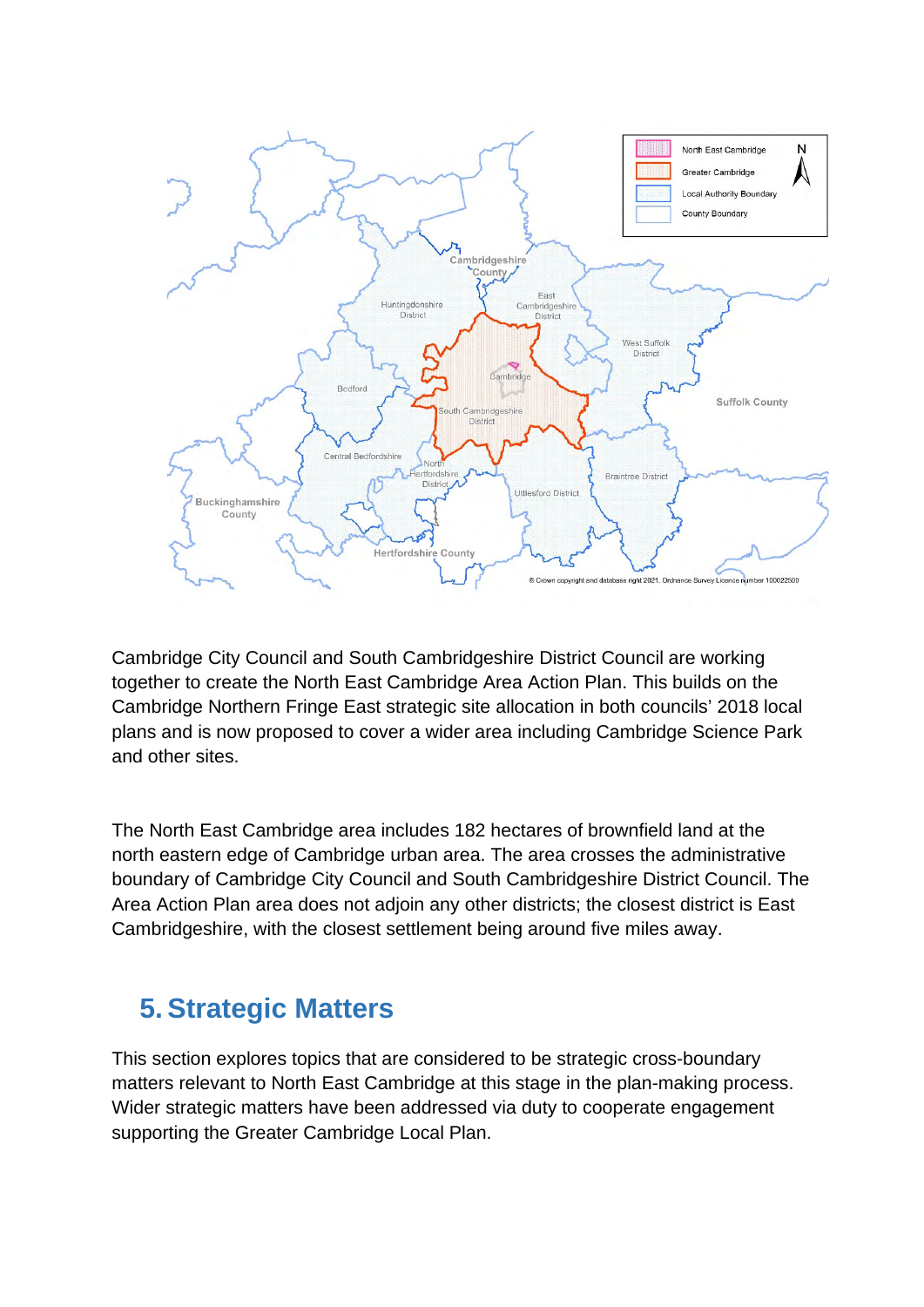Given the relatively small area addressed by the Area Action Plan and its location – surrounded entirely by South Cambridgeshire and Cambridge – the Councils consider that the strategic cross-boundary matters relevant to the North East Cambridge are:

- Strategy: pattern and scale of growth, including housing and employment (insofar as this impacts on other matters as below)
- Transport, in relation to:
	- o Impacts of the development on the transport network
	- o Relationship with transport infrastructure projects
	- o Cowley Road bus depot
- Strategic heritage impacts
- Wildlife habitats, open space and green infrastructure
- Water, including supply, quality, and wastewater
- Energy, in relation to electricity provision
- Social, health and community infrastructure, in relation to
	- o Health infrastructure
	- o Education infrastructure
- Minerals and waste, in relation to
	- o North East Cambridge Aggregates Railheads
	- o The Veolia Waste Transfer Station at Cowley Road Industrial Estate

The Duty to Cooperate Compliance Statement provides for each matter details of the relevant bodies, the joint evidence, engagement and the current position. For the purposes of this draft Statement of Common Ground only the current position is recorded, together with any areas where agreement has not been reached to date or where there are other outstanding issues.

### **5.1 Strategy: pattern and scale of growth, including housing need and employment**

### Current position

a. Through bilateral meetings relating to the emerging Greater Cambridge Local Plan the Councils asked neighbouring authorities whether they considered there to be any substantive strategic cross-boundary matters arising from the content of the North East Cambridge Area Action Plan. No neighbouring authorities or prescribed bodies have identified any substantive cross boundary matters in relation to strategy.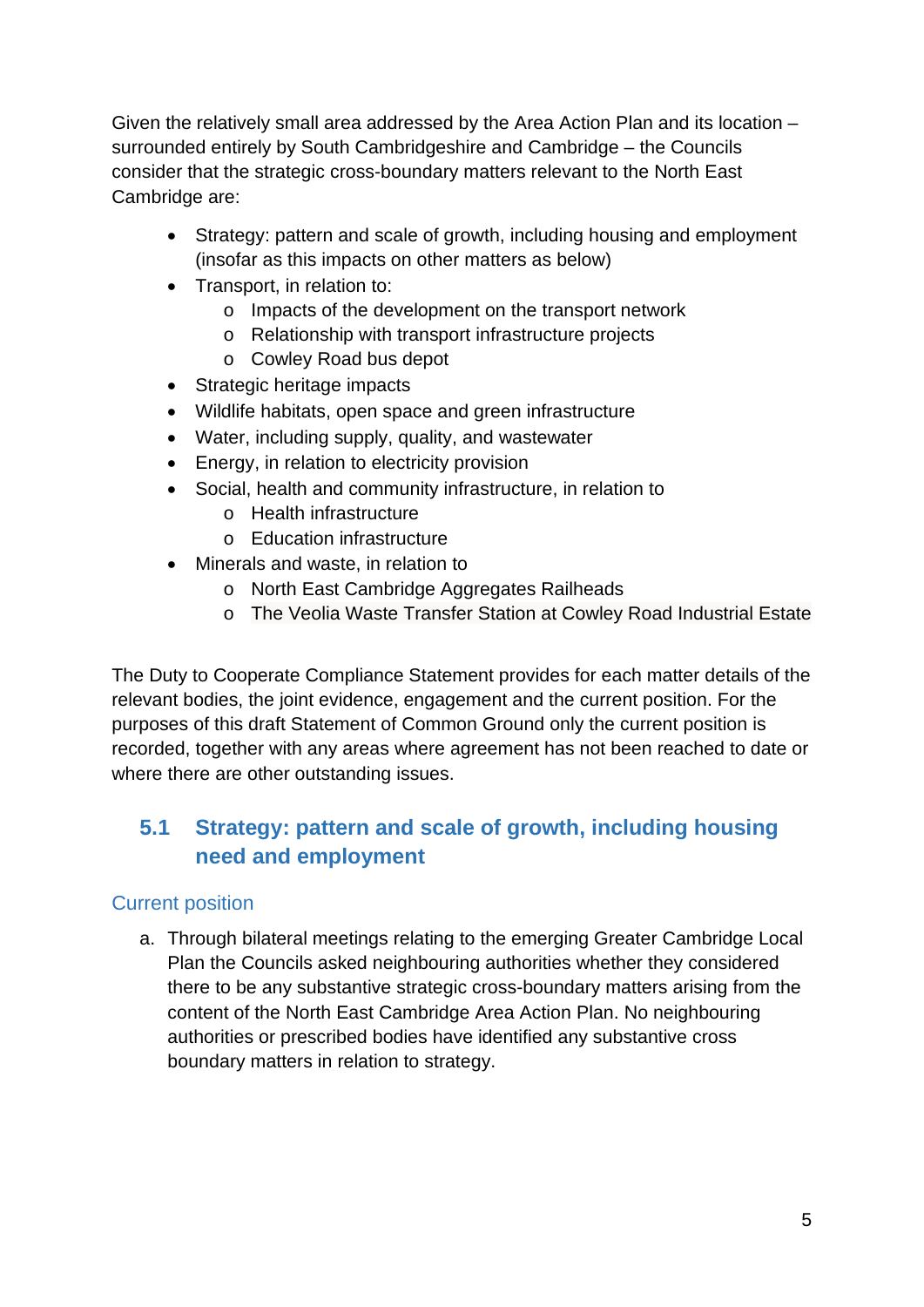### **Conclusion**

Drawing on the above, the Councils consider that there are no areas of disagreement on this strategic matter.

### **5.2 Transport**

### Current position

- a. In relation to the overall transport impacts of development at North East Cambridge, the Proposed Submission policies include the trip budget approach referred to above, with the aim of ensuring that vehicle trip generation levels do not exceed the current level, to mitigate all development impact on the highway network. The approach is supported by the North East Cambridge High Level Transport Strategy which is agreed with relevant partners, and the Councils consider that this forms an agreed position with the relevant duty to cooperate bodies.
- b. In relation to Cowley Road Bus Depot located within North East Cambridge, the Statement of Common Ground regarding the Depot (see Appendix 2) supports the retention of the Depot within North East Cambridge until around 2031, and states that the parties agree to work collaboratively to address the assessment of bus needs, supporting strategies and delivery plans, to facilitate delivery of the NEC AAP, including the timely relocation of the Cowley Road Depot. The current version of this Statement of Common Ground is an agreed officer draft: subject to formal sign off; the Councils consider that this forms an agreed position with the relevant duty to cooperate bodies.
- c. In relation to engagement with transport infrastructure proposals, the Proposed Submission Area Action Plan includes in particular Policy 19: Safeguarding for Public Transport, which will support provision of proposed transport infrastructure at North East Cambridge. The policy approach is supported by the relevant duty to cooperate bodies; this forms an agreed position with the relevant duty to cooperate bodies.

### **Conclusion**

Drawing on the above, the Councils consider that there are no areas of disagreement on this strategic matter.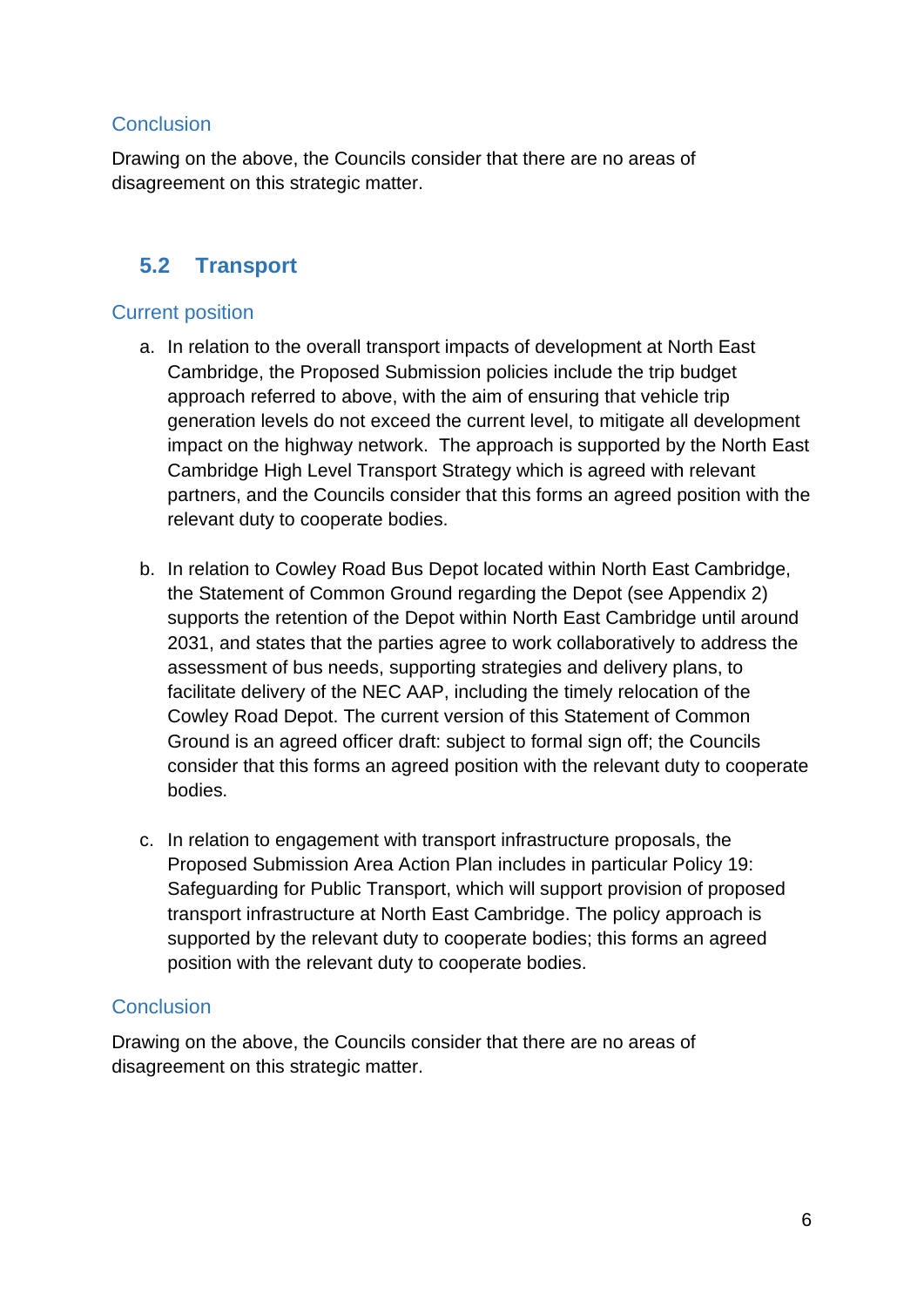### **5.3 Heritage**

### Current position

a. The Proposed Submission Area Action Plan Spatial Framework follows the Heritage Impact Assessment's recommendation that development at North East Cambridge should not exceed certain heights in certain locations. The evidence and policy approach is broadly supported by Historic England, and therefore the Councils consider that there is common ground on this strategic matter. The Councils and Historic England have also agreed to participate in further, regular discussions on future planned growth and the historic environment from early 2022 which will inform the emerging Greater Cambridge Local Plan and its specific site allocations.

### **Conclusion**

Drawing on the above, the Councils consider that there are no areas of disagreement on this strategic matter.

### **5.4 Wildlife habitats, open space and green infrastructure**

### Current position

- a. Regarding open space provision, the Proposed Submission Plan meets open space provision standards for informal open space on-site such that there is now no need for additional off-site informal open space provision. Notwithstanding, the Plan requires new and enhanced connections with the countryside beyond North East Cambridge that will also enhance accessibility to the wider countryside network. The Councils consider that this forms a position of common ground with Natural England.
- b. Regarding the impact of development at North East Cambridge on designated biodiversity sites of European importance, the Proposed Submission policies will support no adverse effect on their integrity. The Councils consider that this forms a position of common ground with Natural England.

### **Conclusion**

Drawing on the above, the Councils consider that there are no areas of disagreement on this strategic matter.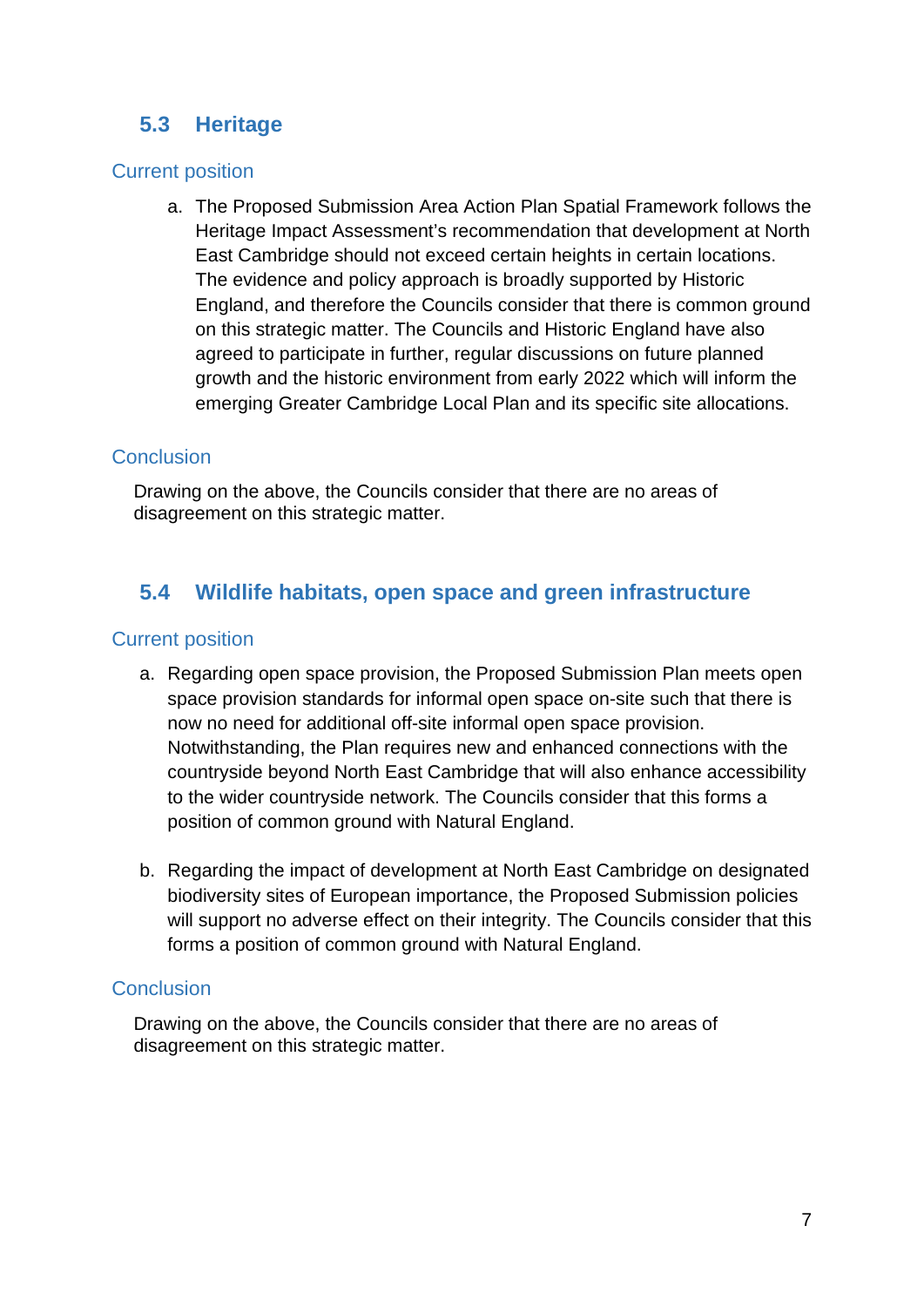### **5.5 Water, including supply, quality, wastewater and flood risk**

#### Current position

a. The Councils continue to engage with the relevant bodies responsible for water supply planning, including Water Resources East, the Water Companies and the Environment Agency, as well as with neighbouring authorities, about the potential impact of growth on water abstraction and supply. A stakeholder group is working to identify interim solutions and to oversee longer term solutions, including the Water Resources East Water Management Plan.

Ahead of longer-term solutions being found, the Proposed Submission Plan's approach, of requiring all development to demonstrate that there is sufficient water supply available to meet the demands generated by the development without causing unacceptable environmental harm, is considered to provide sufficient safeguards with respect to the potential impact of development at North East Cambridge.

Also, in the context that the Area Action Plan will be paused to await the outcome of the Waste Water Treatment Plan DCO process, it is expected that the Water Management Plan being identified by Water Resource East (WRE) and due to be completed by 2023 will be prior to the Proposed Submission consultation of the NECAAP being carried out, likely to be in early 2024. This is therefore also ahead of the subsequent submission and examination stage of the Area Action Plan, and as such will provide the necessary evidence to meet the policy requirement.

The Councils consider that this is a robust position able to form a position of common ground with the Environment Agency and Natural England.

#### **Conclusion**

Drawing on the above, the Councils consider that there are no anticipated areas of disagreement on this strategic matter.

### **5.6 Energy**

### Current position

a. The Proposed Submission Plan's inclusion of a requirement for the expansion of Milton Primary Sub-Station to support energy supply to North East Cambridge means that this cross-boundary matter has been fully addressed.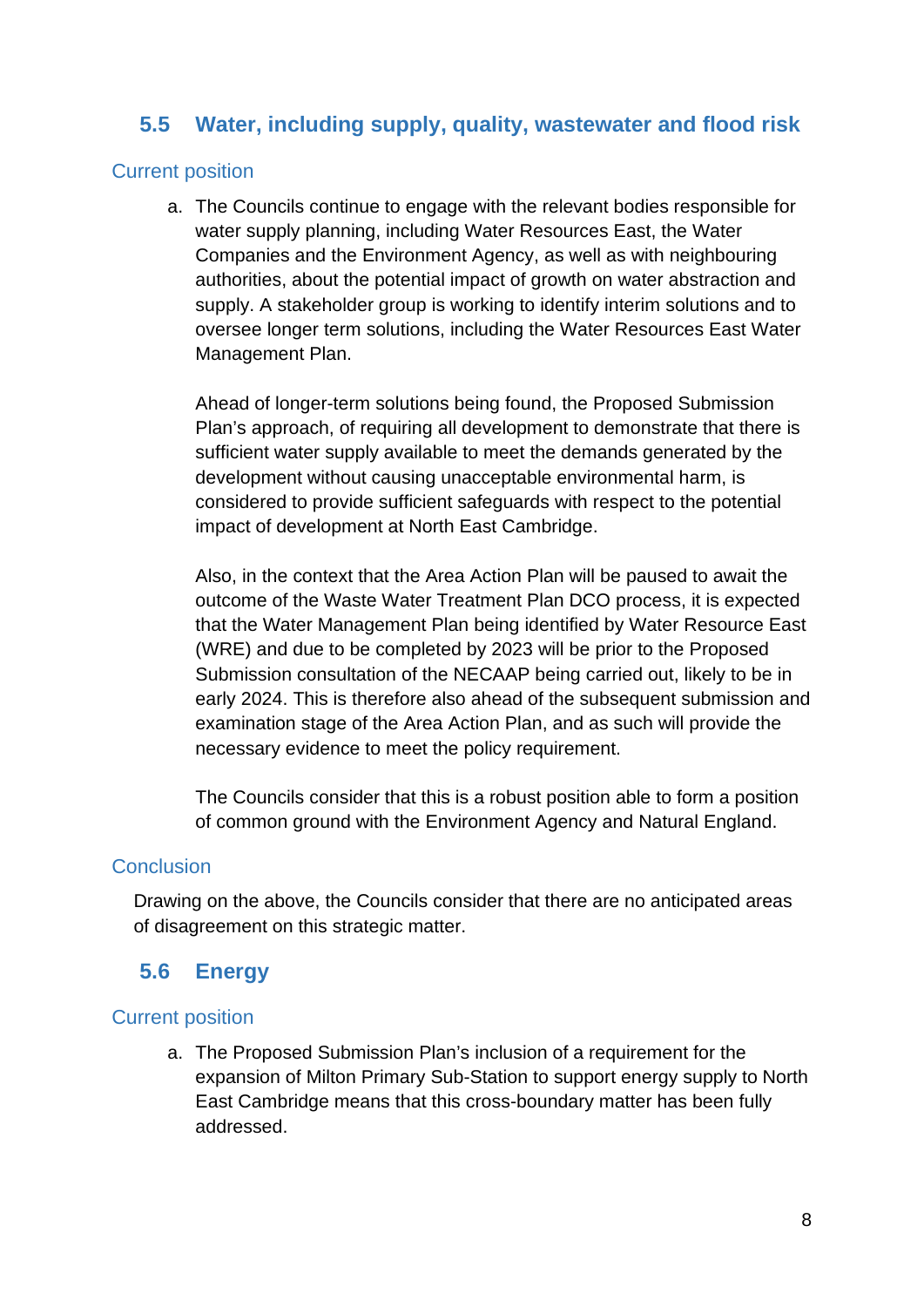### **Conclusion**

Drawing on the above, the Councils consider that there are no areas of disagreement on this strategic matter.

### **5.7 Social, health and community infrastructure**

### Current position

- a. In relation to education, the Proposed Submission Plan includes an identified requirement for two but potentially up to three primary schools, and draws on views from the local education authority that the existing local secondary school provision in the surrounding area of North East Cambridge is also suitable in supporting the needs of both the new and existing community. The Councils consider that this forms a position of common ground with Cambridgeshire County Council as the Education Authority.
- b. In relation to health infrastructure, the Proposed Submission Plan includes an identified requirement for a health hub. The Councils consider that this forms a position of common ground with the Cambridgeshire and Peterborough NHS Trust, the Cambridgeshire and Peterborough Clinical Commissioning Group and Cambridgeshire & Peterborough Health & Wellbeing Board.

### **Conclusion**

Drawing on the above, the Councils consider that there are no areas of disagreement on this strategic matter.

## **6. Minerals and waste**

### Current position

a. The Proposed Submission Area Action Plan reflects the common ground between the Councils and Cambridgeshire County Council regarding the aggregates railheads and waste transfer station located within the Area Action Plan boundary that are safeguarded in the Cambridgeshire and Peterborough Minerals and Waste Plan 2021, as set out in full in the Retention/Relocation of Waste Transfer Station and Aggregates Railheads Statement of Common Ground,(see Appendix 3).

### **Conclusion**

Drawing on the above, the Councils consider that there are no areas of disagreement on this strategic matter.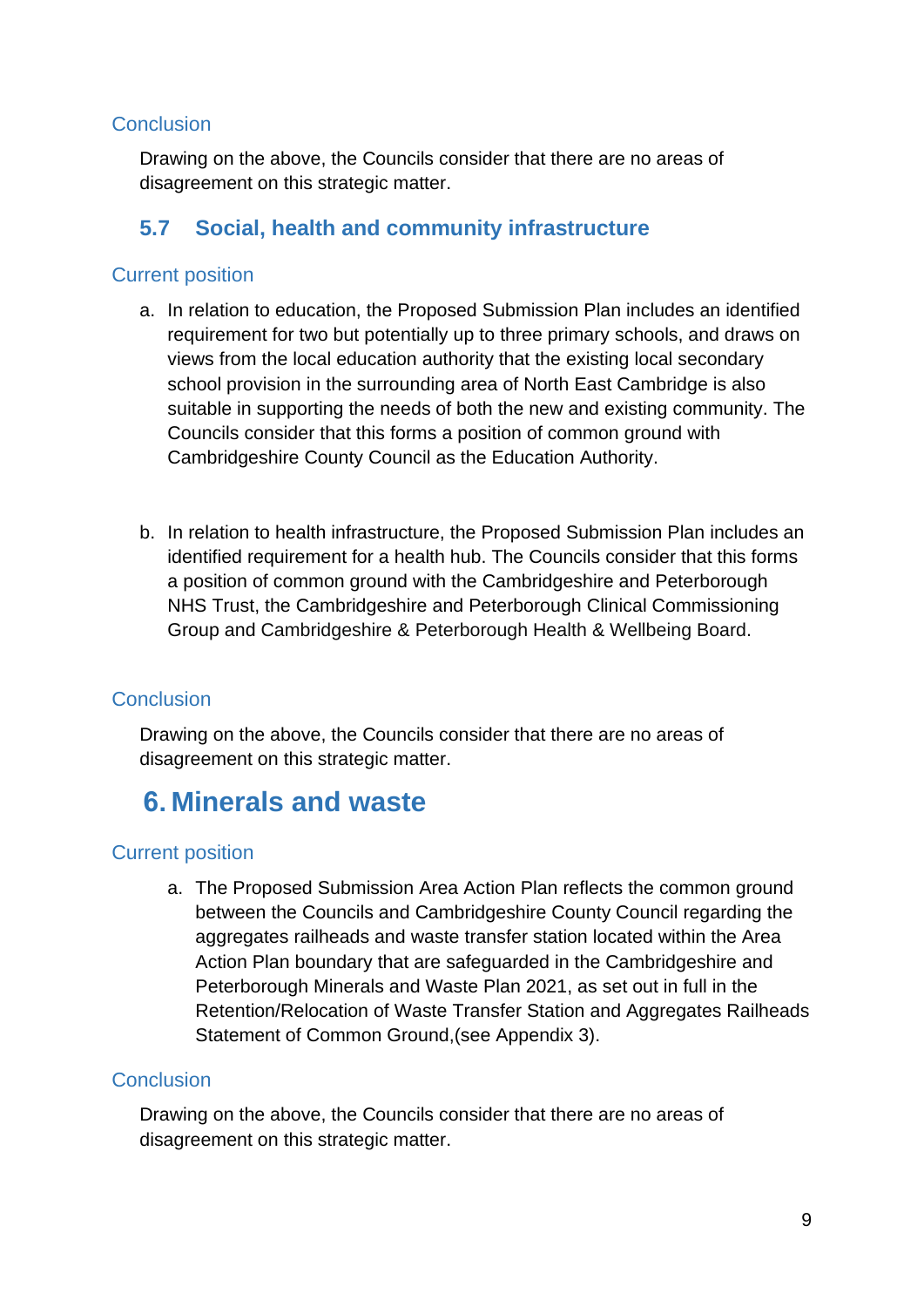## **7. Governance Arrangements**

For the Greater Cambridge authorities, sign-off of the final Statement of Common ground will include member engagement, including consultation with lead members on behalf of the two councils.

It is anticipated that the other signatories to the statement will identify the relevant person to sign the document as they see fit, whether this involves political or senior officer approval.

## **8.Timetable for Agreement, Review and Update**

The Greater Cambridge authorities have worked with relevant parties to address identified strategic matters on an ongoing basis. This Statement will be updated at later stages as follows

- Following receipt of comments regarding the Proposed Submission Area Action Plan, we anticipate seeking signatures to a final Statement of Common Ground, confirming the formal position of relevant signatories for submission to the independent examiner as an Examination document
- Beyond the point of submission, if required the Statement could be further updated should further agreement be necessary through the examination process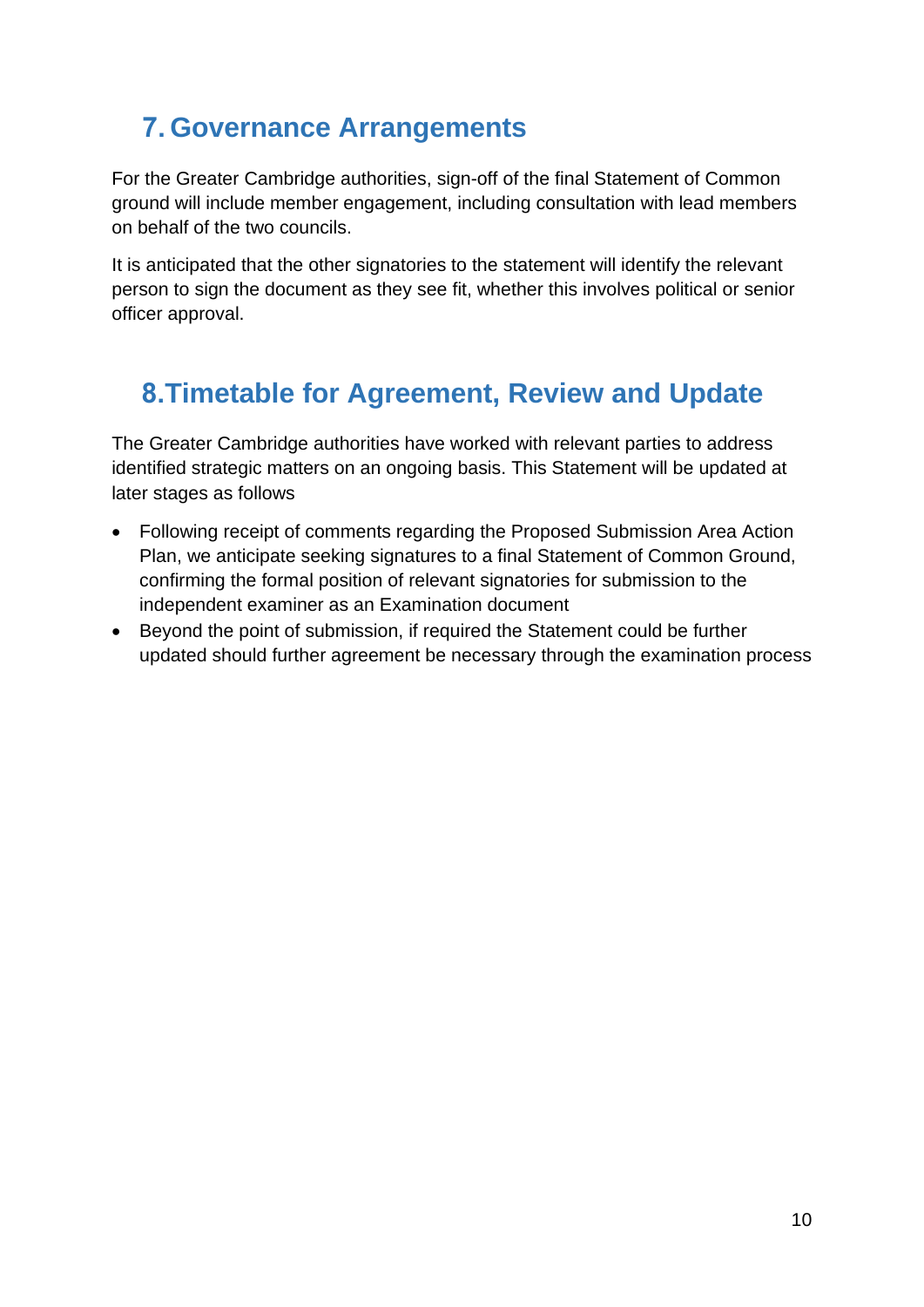## <span id="page-12-0"></span>**Appendix 1: Proposed table of signatures**

| Organisation                                                             | Role of signatory | <b>Signature</b> | <b>Relevant sections</b><br>of document |
|--------------------------------------------------------------------------|-------------------|------------------|-----------------------------------------|
| <b>Cambridge City</b><br>Council                                         | <b>TBC</b>        |                  | All                                     |
| South<br>Cambridgeshire<br><b>District Council</b>                       | <b>TBC</b>        |                  | All                                     |
| Cambridgeshire<br><b>County Council</b>                                  | <b>TBC</b>        |                  | 5.2a-c, 5.7a, 5.8a                      |
| Cambridgeshire<br>and Peterborough<br>Combined<br>Authority              | <b>TBC</b>        |                  | $5.2a-c$                                |
| National Highways                                                        | <b>TBC</b>        |                  | 5.2a                                    |
| <b>Historic England</b>                                                  | <b>TBC</b>        | $\blacksquare$   | 5.3a                                    |
| <b>Natural England</b>                                                   | <b>TBC</b>        |                  | 5.4a, 5.5a                              |
| Environment<br>Agency                                                    | <b>TBC</b>        |                  | 5.4a                                    |
| Cambridgeshire<br>and Peterborough<br><b>NHS Trust</b>                   | <b>TBC</b>        |                  | 5.7 <sub>b</sub>                        |
| Cambridgeshire<br>and Peterborough<br>Clinical<br>Commissioning<br>Group | <b>TBC</b>        |                  | 5.7 <sub>b</sub>                        |
| Cambridgeshire &<br>Peterborough<br>Health &<br><b>Wellbeing Board</b>   | <b>TBC</b>        |                  | 5.7 <sub>b</sub>                        |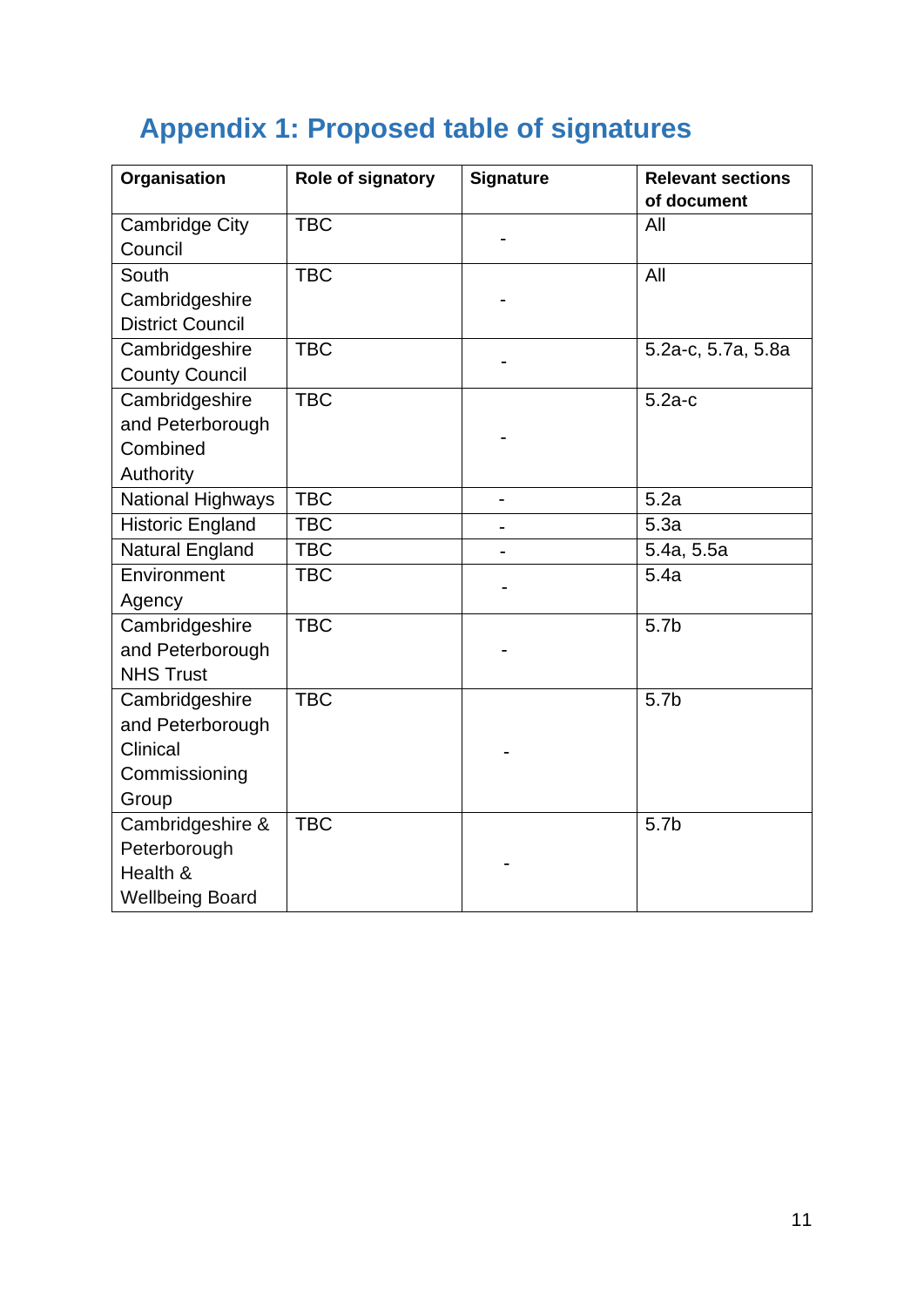## <span id="page-13-0"></span>**Appendix 2: North East Cambridge Area Action Plan - Relocation of Cowley Road Bus Depot Statement of Common Ground - AGREED OFFICER DRAFT: SUBJECT TO FORMAL SIGN OFF**

## **1. Purpose**

This Statement of Common Ground sets out how the Parties will work together, and through what appropriate mechanisms, to facilitate the future relocation of the existing Bus Depot in Cowley Road as part of demonstrating the deliverability of the North East Cambridge AAP proposals. Parties to the Statement are:

- Cambridge City Council (the City Council) local planning authority for the joint AAP
- South Cambridgeshire District Council (the District Council) local planning authority for the joint AAP
- Cambridgeshire and Peterborough Combined Authority (the CPCA) the transport authority
- Cambridgeshire County Council (the County Council) the highway authority
- Greater Cambridge Partnership (the GCP) the local delivery body for a City Deal with central Government.

For the AAP to ultimately be found 'sound' the local planning authorities must be able to demonstrate that there is a reasonable prospect of delivery of the AAP proposals to the timescales envisaged and therefore to the relocation of the Bus Depot at an appropriate time consistent with the phasing of development at NEC. This statement aims to provide appropriate evidence of deliverability commensurate with the stage in the development and plan making process.

## **2. Background**

South Cambridgeshire District Council and Cambridge City Council, the local planning authorities, are jointly preparing an Area Action Plan (AAP) for the North East Cambridge, which will form part of the statutory development plan.

The area proposed to be covered by the AAP is shown in Annex 1. It includes the east of Milton Road – the area bounded by the A14, the railway and extending south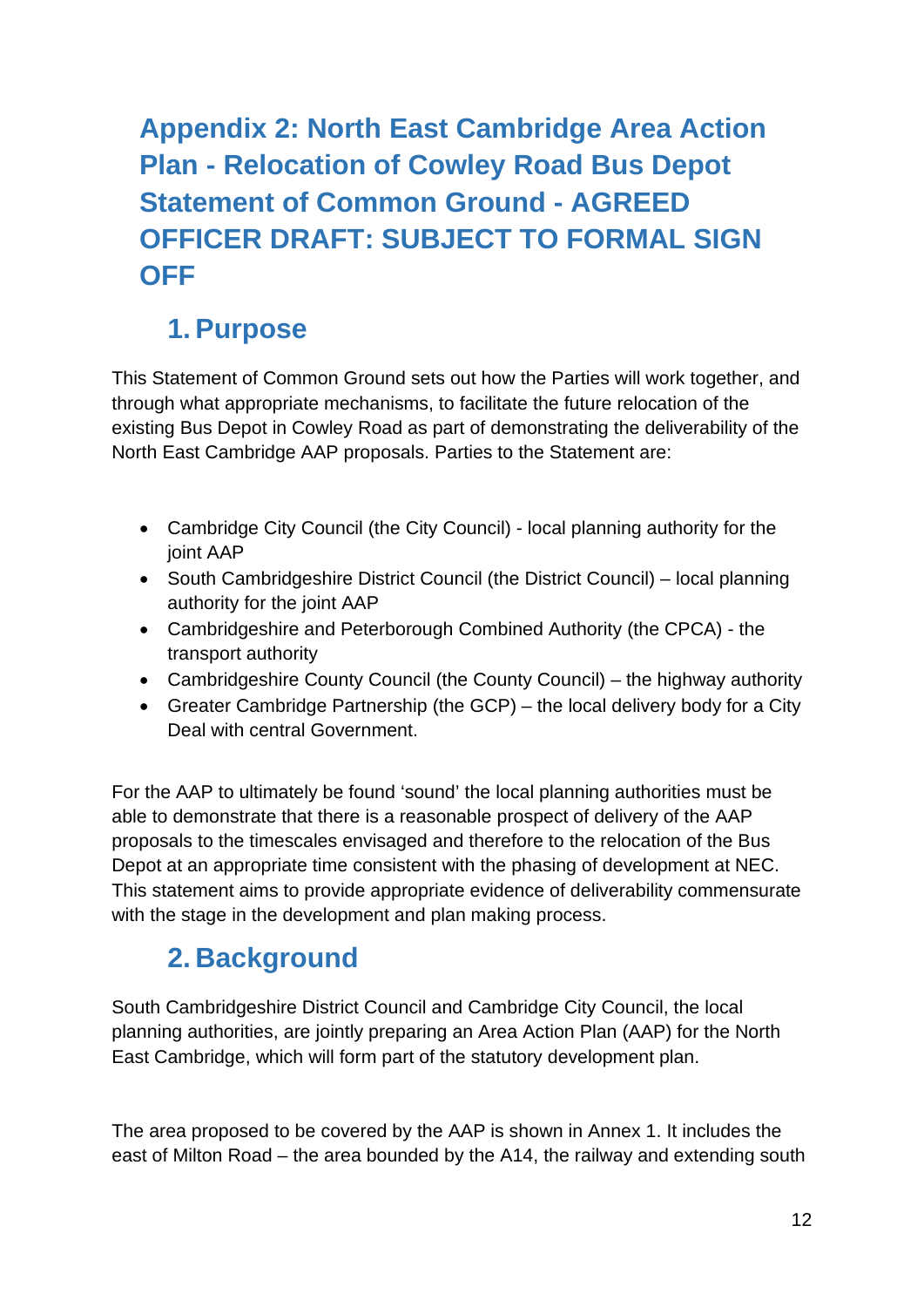to the Nuffield Road industrial area - and the west of Milton Road, including the Cambridge Science Park (CSP) and the Cambridge Regional College (CRC).

The area east of Milton Road is one of the last remaining significant brownfield sites in Greater Cambridge, extending to almost a square kilometre. The local councils have long recognised the merits of this location as an opportunity to regenerate this part of the city and to support the continued economic success of the local economy, but also the significant constraint that the existing Anglian Water Waste Water Treatment Plant (WWTP) presents and the viability challenges in terms of relocation.

Policy 15 of the Cambridge Local Plan 2018, and Policy SS/4 of the South Cambridgeshire Local Plan 2018, allocate the area for high quality mixed-use development, primarily for employment as well as a range of supporting uses, commercial, retail, leisure and residential uses (subject to acceptable environmental conditions). The local plans do not specify the amount of development, site capacities, or timescales for development, deferring such matters to the preparation of the joint AAP. This is because the planning of the area is affected by uncertainty over the future of the WWTP, which covers a significant part of the area and is a significant constraint on development of adjoining land.

Since the local plans were adopted, the City Council and Anglian Water, as landowners of the WWTP and surrounding land, have sought to secure funding through the Housing Infrastructure Fund (HIF), to assist with the relocation of the WWTP off site. This has been supported by the CPCA and the bid was successful. Waste provision is the responsibility of the County Council as Minerals and Waste Authority, however, the WWTP relocation project is being taken forward, led by Anglian Water, under the Development Consent Order process.

### **North East Cambridge (NEC) Area Action Plan (AAP) Pre-Submission Draft**

To recognise the opportunity created by the relocation of the WWTP for regeneration of this brownfield site in a highly accessible urban location, the councils are preparing a joint Area Action Plan to guide the type, mix and location of development that delivers on a shared future vision of the place and ensures a comprehensive and coordinated approach.

The Pre-Submission Draft (Reg 19) of the NEC AAP is predicated on the relocation of the Waste Water Treatment Plant (WWTP) having taken place. The relocation provides the opportunity for the creation of a new urban quarter to Cambridge which can make a significant contribution to the future housing and employment needs of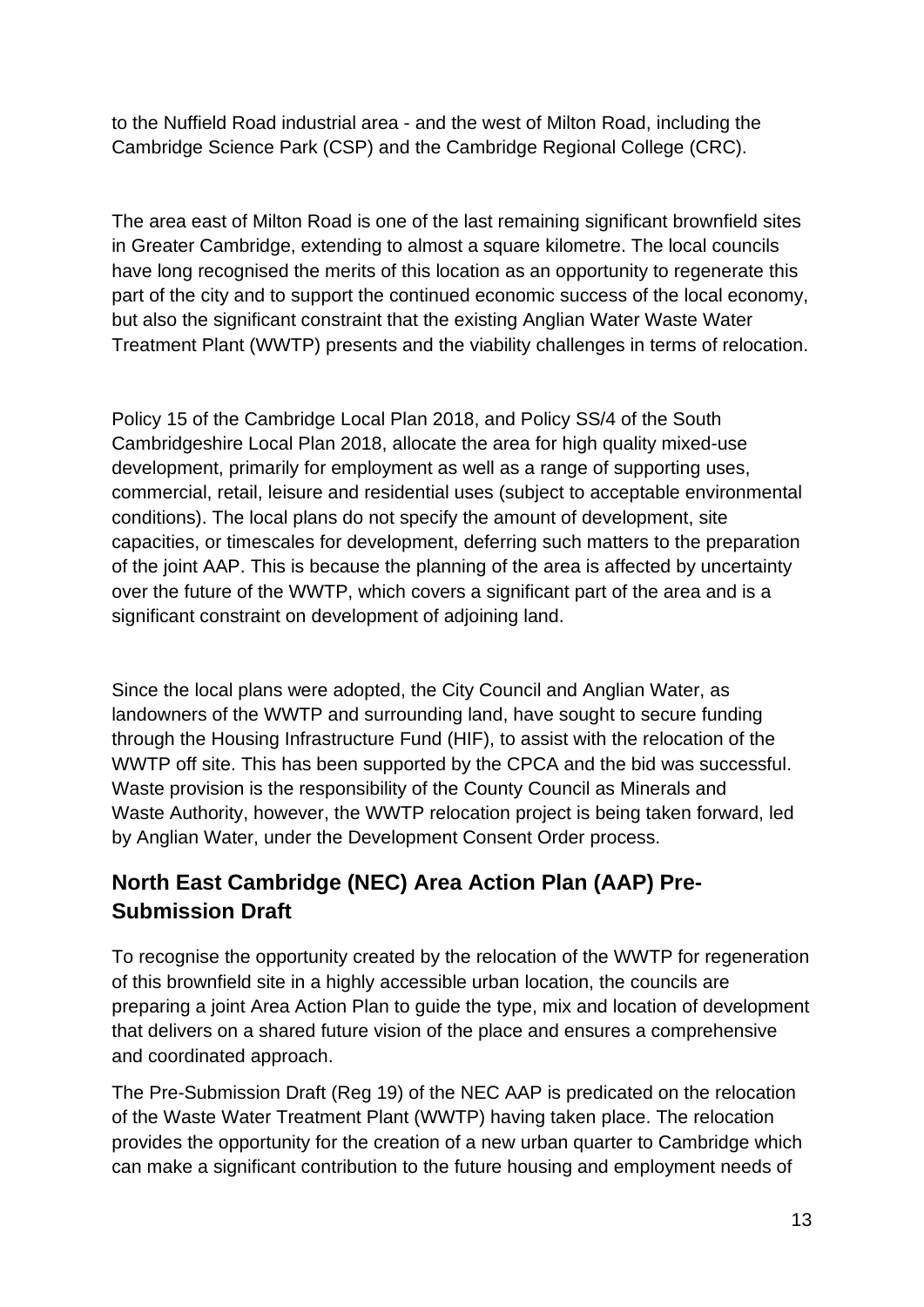Greater Cambridge. The AAP promotes future structural change in the layout and land use of parts of the area to optimise development potential, mitigate constraints, and for place-making purposes. This includes proposals for new strategic walking and cycling connections; the residential use of Nuffield Industrial Estate; the consolidation of and intensification of industrial use around the aggregate railhead (which is remaining in situ for the foreseeable future); and the relocation of incompatible uses in order to deliver the vision for the area.

### **The Bus Depot at Cowley Road Industrial Estate**

The existing operator of the Bus Depot, Stagecoach, was engaged early in the plan-making process, through attendance of an NEC landowner forum. They advised:

- The Cowley Road Depot is already at its operational capacity with approximately 130 buses operating out of this depot;
- They are renting additional space from the City Council on adjacent land to the north, which is not ideal;
- They operate a second depot at Willow Road, near Fenstanton, out of which another 70 buses run into the city;
- They note that the Willow Road depot is also at capacity;
- To meet the future bus demand needs for Cambridgeshire, they anticipate a doubling of the existing bus fleet as a minimum;
- Electrification of the bus fleet will likely have space requirements within the depots reducing capacity further;
- New bus depot capacity will be required;
- They acknowledge the potential incompatibility of their existing depot operations at Cowley Road with the future AAP vision; and
- Stagecoach have indicated they would support relocation of the depot to a larger site or sites in support of the area's growth and the transport strategy, subject to a suitable site being found upon which to relocate them, having regard to diversion miles etc.

From a plan-making perspective, the local planning authorities note that the Bus Depot site at Cowley Road is a strategic transport use serving Greater Cambridge and is therefore to be treated as a 'ring-fenced use' providing a status similar to that of a safeguarded use. However, through preparation of the AAP, including area master planning and evidence gathering, it has been concluded that the Bus Depot use is not compatible with the proposed future vision and development of the NEC area for reasons set out later in this statement, but it is recognised that any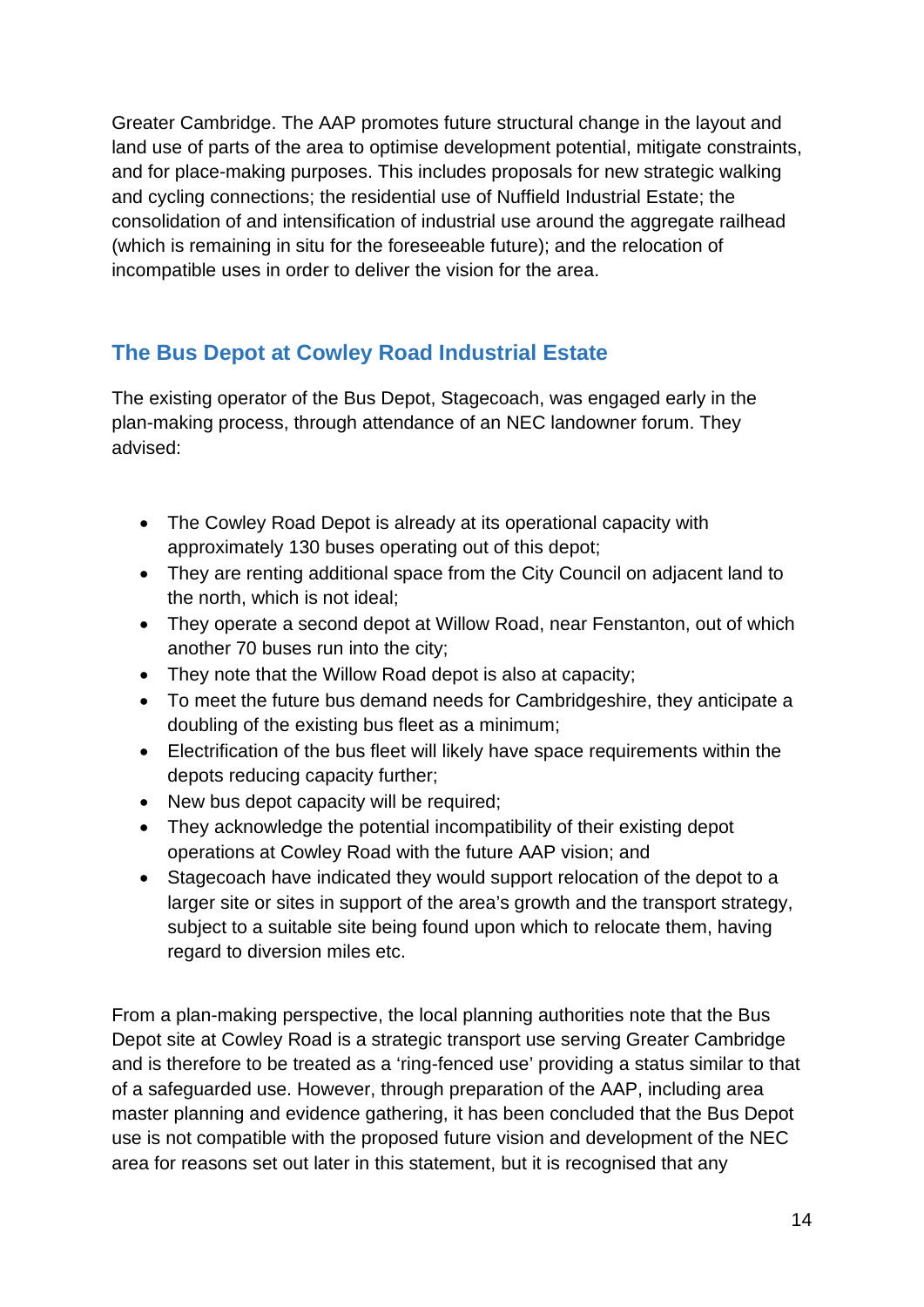alternative site would need to provide good access to Cambridge in order to provide effective and efficient public transport to serve the area.

### **Transport Policy for Bus Provision in Greater Cambridge**

The CPCA adopted its statutory Local Transport Plan in 2020 which identified that supporting growth of jobs and homes in this successful area presents a unique challenge for Greater Cambridge. It said "there is a clear need for an ambitious approach to significantly increase transport capacity to support additional trips from new residents, while tackling congestion on the highway network and creating more attractive, less car-focused places to live and work".

The CPCA is preparing a 'refresh' of the 2020 Local Transport Plan, to be rebadged as a Local Transport and Connectivity Plan which is currently under preparation. It will look at the longer term proposals for bus provision in the Combined Authority area, including Greater Cambridge and will provide an updated framework for a new Bus Strategy.

Bus market reform is one of the CPCA's key priorities. Following the publication of the National Bus Strategy (Bus Back Better) in March 2021, the government is making grant funding available to areas that commit to produce a Bus Service Improvement Plan (BSIP) by October 2021. Working with members of the local Bus Operators' Forum, the Highway Authorities and the GCP, the CPCA is currently developing a Cambridgeshire and Peterborough BSIP. The plan will describe the improvements the Transport Authority (CPCA), bus operators and other partners intend to make from April 2022. At the same time, the CPCA is assembling evidence to evaluate franchising and enhanced partnership options for the future delivery of bus services in the area.

The BSIP and the Franchising Assessment will form part of the CPCA Bus Strategy which also includes a bid to Government for Zebra funding for an initial 30 electric buses and supporting infrastructure, to be provided at the Cowley Road Depot site and needs to remain in place until at least 2031 in order to provide value for money.

## **3. Agreed Position of all signatories**

• To deliver growth levels in the current local plans, there is a need triple the number of people using bus services and therefore the bus network needs to double in size/scale *(source: Zebra bid).*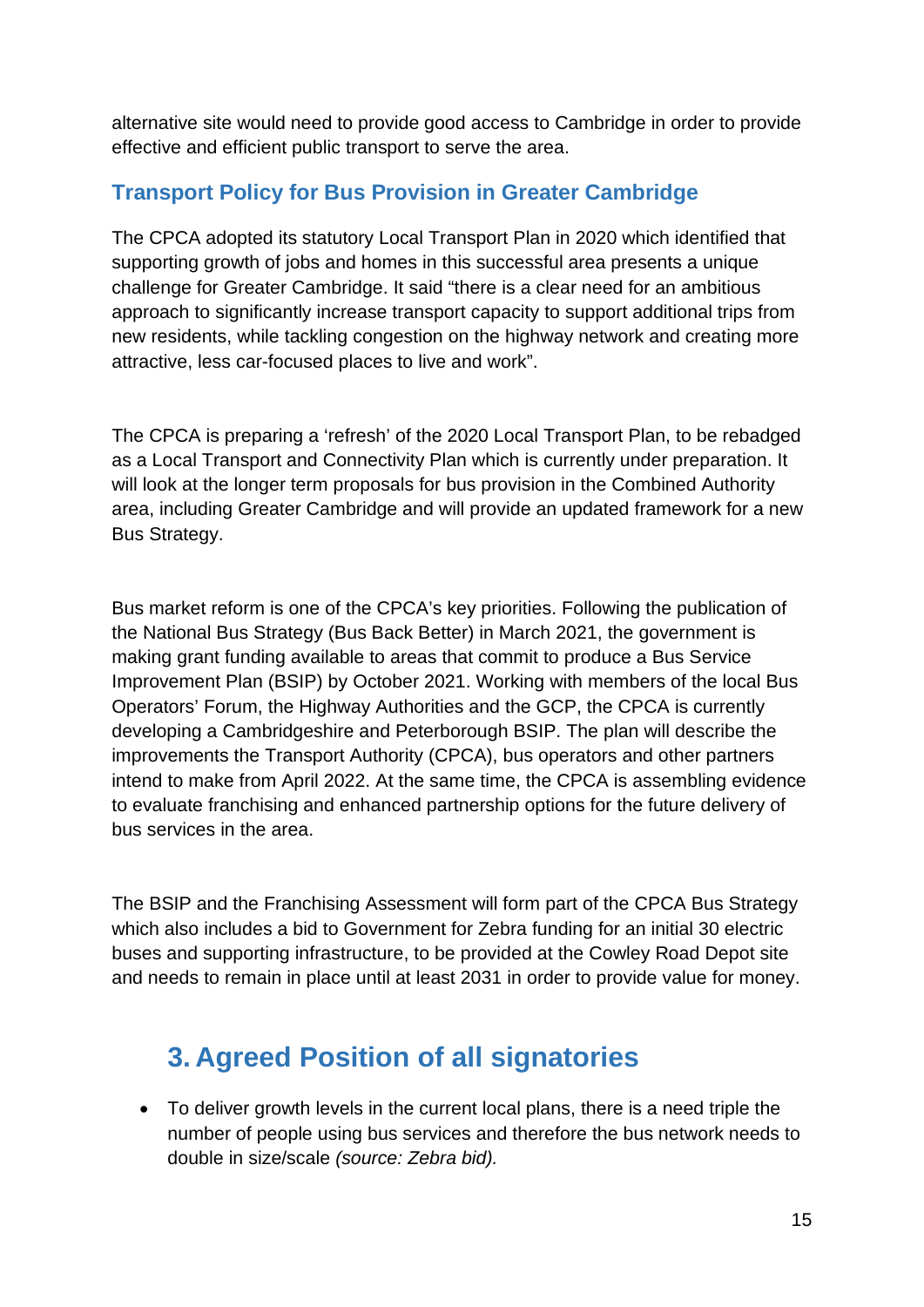- To ensure that this growth does not exacerbate existing air pollution issues and leave a long-term legacy of high carbon emissions from public transport, these buses must be zero emission. Moving the bus fleet to zero emission is a central plank of delivering growth in Greater Cambridge and maintaining its international success *(source Zebra bid).*
- The North East Cambridge Area Action Plan Transport Evidence Base report by Mott MacDonald recommends that any future development growth in the NEC AAP area should be delivered without any significant increase in development-related highway trips above existing levels so that highway impacts can be minimised. The reasons for this include the current lack of spare highway network capacity in and around the area at peak times, the limited opportunities to increase this in future, the additional pressure to be placed by other developments such as the new town north of Waterbeach and the lack of wider policy support for this. The consultants state that remaining within this 'trip budget' will require the relatively unconstrained existing car mode-share level to be significantly reduced in future.
- Adding more vehicular movements into the area will be unacceptable in terms of road capacity, as well as air quality and placemaking. To achieve this, the Area Action Plan will encourage the use of sustainable travel modes, as well as limiting car use and parking significantly. The signatories to this Statement want to promote sustainable public transport and active modes as part of their focus on addressing climate change.
- The ambition to at least double the size of the bus network in the area and for the network to be low carbon, the limitation of vehicle movements on NEC and the incompatibility of the bus depot use with residential and other sensitive uses will require the relocation of the Cowley Road Bus Depot.
- The delivery assumptions for the NEC area are that the core part of the site will not be available to come forward and deliver new homes until 2031/32 onwards, following relocation of the Waste Water Treatment Plant, that is being taken forward by Anglian Water under a separate Development Control Order process. Whilst the AAP does not include any policy constraint on the start date for any development, so long as all policy tests are met, on the basis of the anticipated delivery programme for the NEC area, there is not envisaged to be any planning policy constraint to the bus depot remaining on site until 2031. Prior to this date, it is envisaged that residential development could potentially take place around the Cambridge North Station area.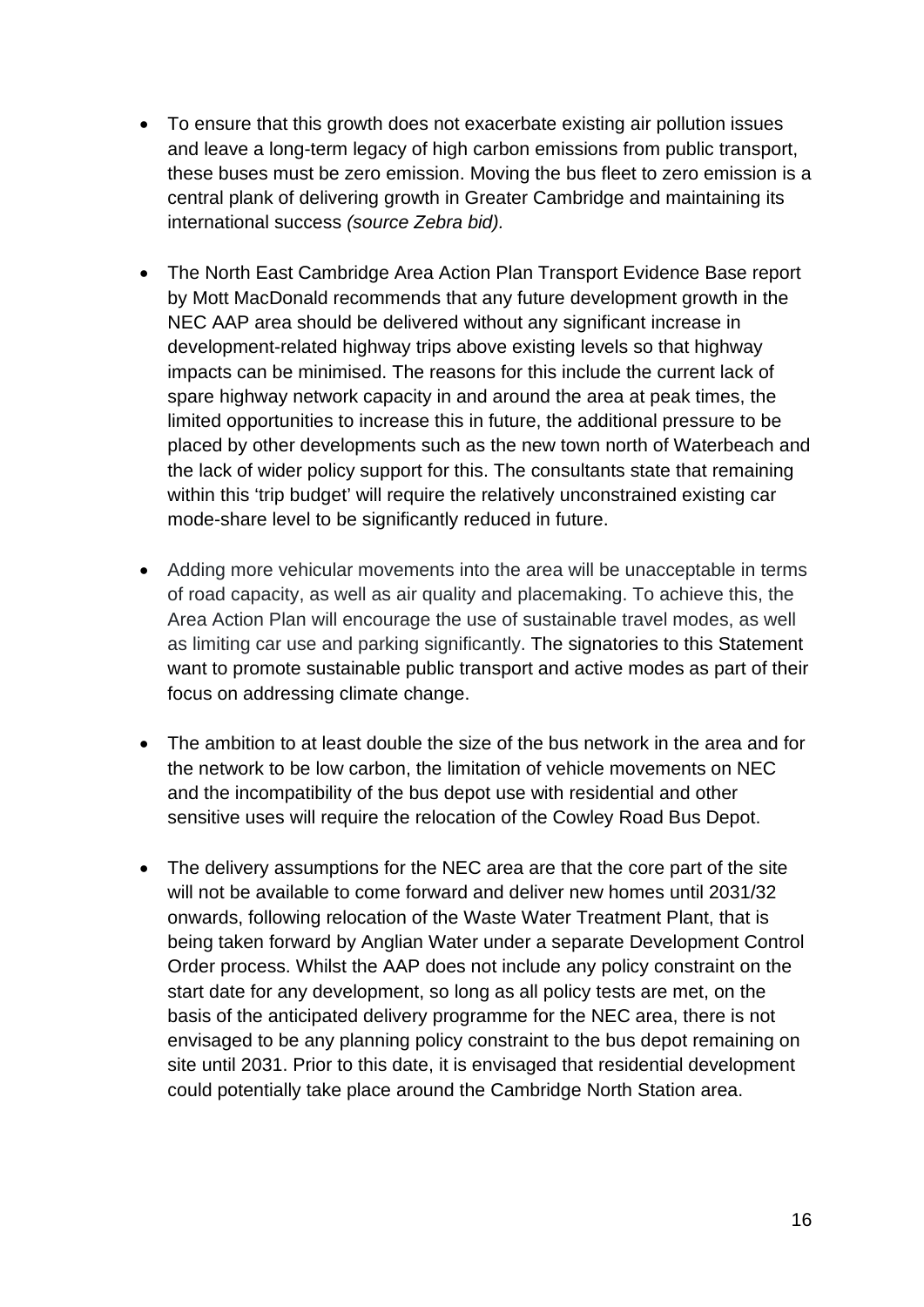- The CPCA's business case for Zebra funding includes the installation of 16 x 150kWh double charging points (or equivalent) at the Cowley Road Bus Depot to support the operation of 30 new double-decker electric buses.
- The installation of the new charging points and the retention of the Cowley Road depot use to 2031 will not inhibit the delivery of early phased NEC development with potential that residential development could take place around the Cambridge North Station area prior to that date. As such, the depot will have at least nine more years of uninterrupted operation *(source: Zebra bid).*
- This timing will ensure the optimal use of the proposed charging infrastructure, which would have been required even without a movement of depot, to upgrade the charging infrastructure that has reached the end of its life cycle after 8 years *(source: Zebra bid).*
- The CPCA is very supportive of the NEC AAP and proposed regeneration of this sustainable brownfield site, as evidenced by its successful submission of the HIF bid to relocate the WWTP.
- To enable the implementation of the NEC AAP, in the longer term, a new depot site location will be established outside the AAP area with direct participation and input from the signatories and also the bus operator. Together they will work proactively to identify an appropriate alternative site or sites to provide for longer term bus needs in a timely way that provides confidence to the AAP process that the AAP proposals are sound and capable of being deliverable at the time envisaged.
- The Greater Cambridge Partnership is developing a City Access project that proposes significant public transport enhancements across Greater Cambridge, providing enhanced bus connectivity to the city centre, hospital and biomedical campus, Science Park and other destinations across the area. It will support fast and reliable onward bus connections from the radial public transport schemes currently in development by the GCP, supported by up to £500 million of Government funding.
- Given the 10 year horizon before the relocation of the Bus Depot needs to take place, and the significant amount of transport planning still to be undertaken that will clarify the bus needs of Greater Cambridge and the future lay-over facilities that will be required for an enhanced fleet, there is not yet a specific delivery plan or alternative site in place for planning and delivering the Cowley Road Bus Depot relocation. The new LTCP and Bus Strategy processes, alongside the GCP's City Access project, will start to map out the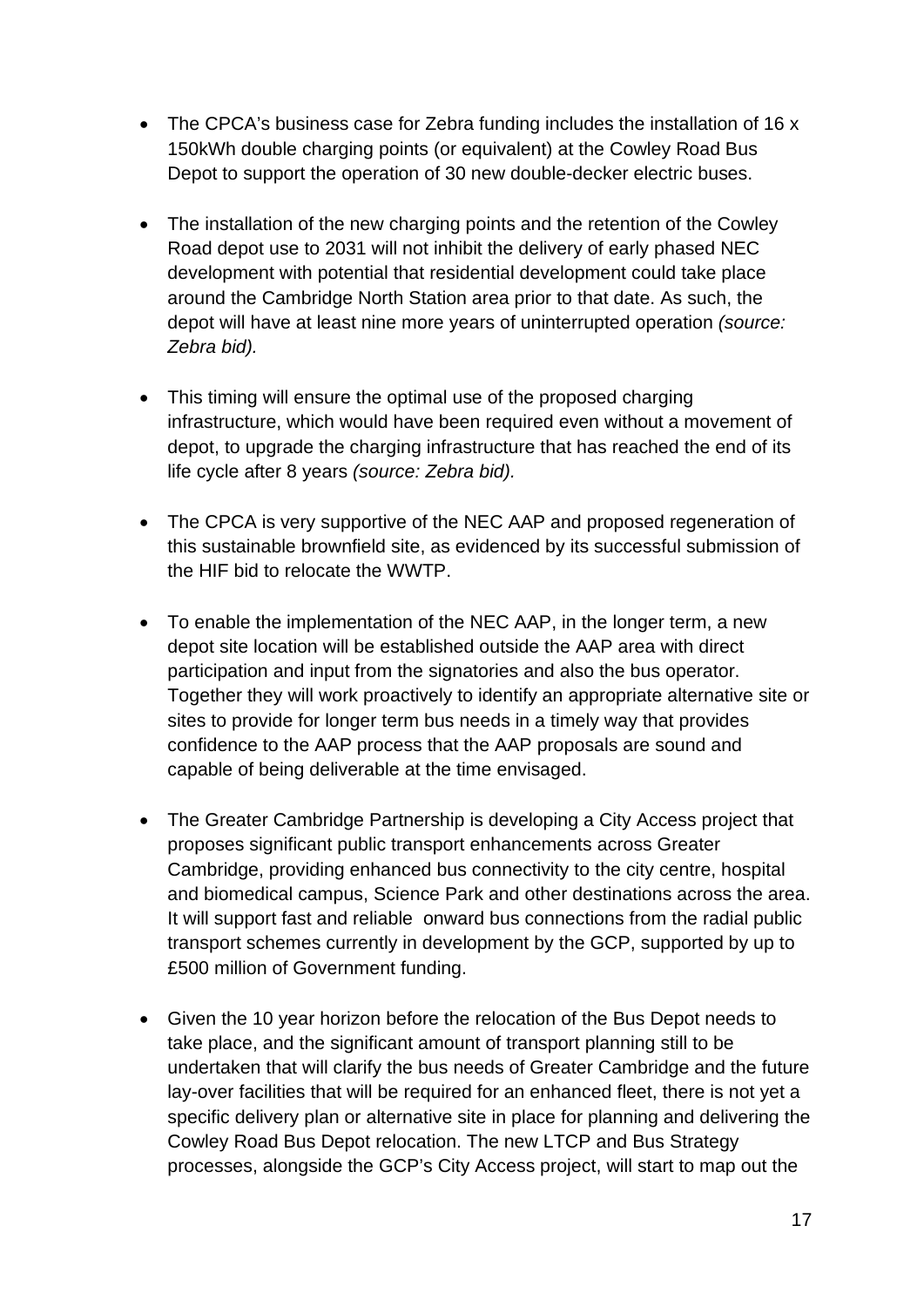proposals for bus provision in Greater Cambridge and the GCP schemes will help develop those further.

### **4. Duty to Cooperate**

On the basis of the above, the parties agree to work collaboratively through the assessment of bus needs, supporting strategies and delivery plans, to facilitate delivery of the NEC AAP, including the timely relocation of the Cowley Road Depot.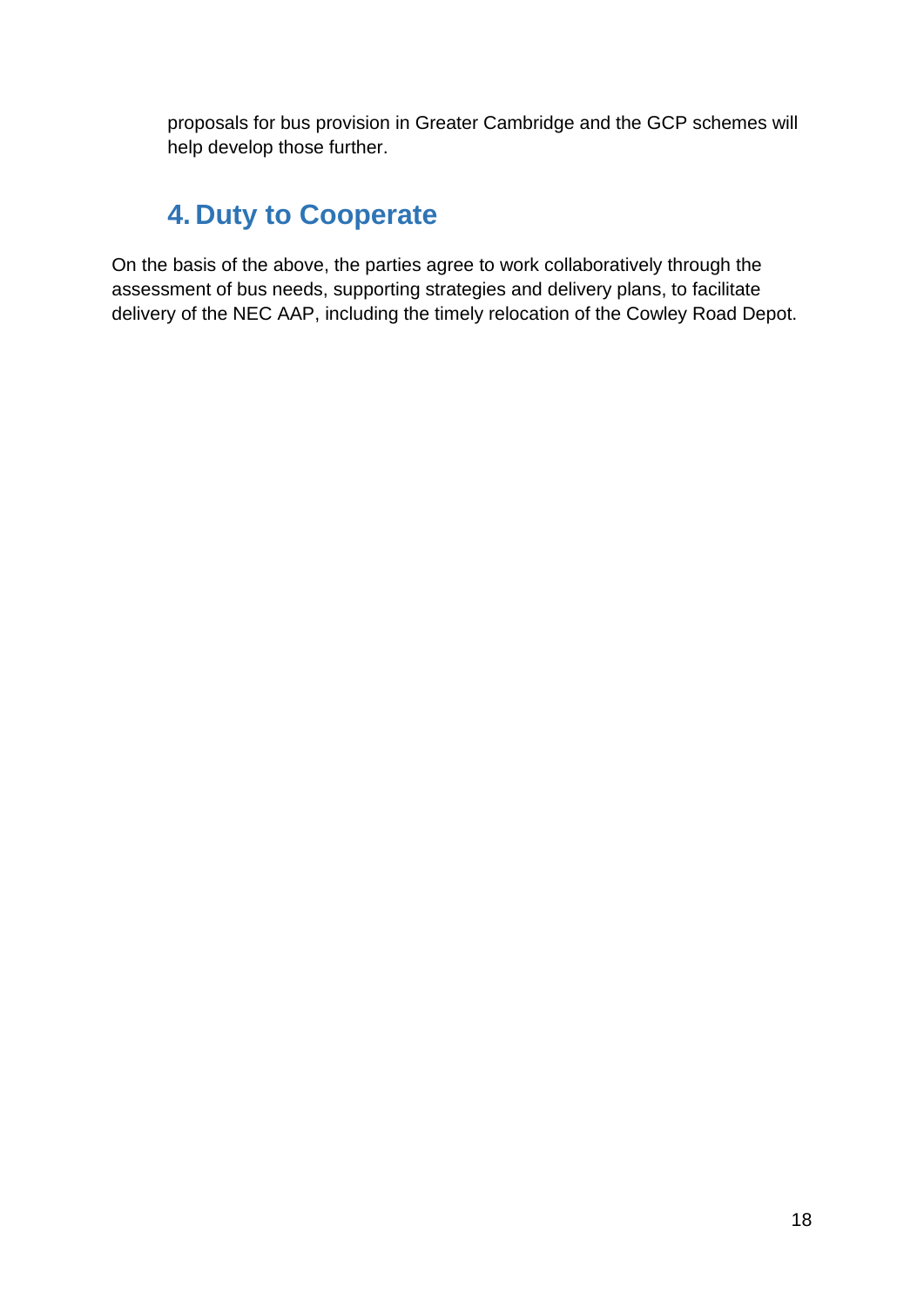## <span id="page-20-0"></span>**Appendix 3: North East Cambridge Area Action Plan - Retention/Relocation of Waste Transfer Station and Aggregates Railheads Statement of Common Ground**

## **1. Purpose**

This Statement of Common Ground sets out how the Parties will work together, and through what appropriate mechanisms, to facilitate the future retention/relocation of the Waste Transfer Station and the Aggregates Railheads, either within the North East Cambridge AAP area or elsewhere, in recognition of their protection in the Cambridgeshire and Peterborough Minerals and Waste Local Plan 2036 (adopted July 2021) and in order to enable delivery of the AAP proposals. It also addresses the third protected minerals and waste site in the Minerals and Waste Local Plan, the Waste Water Treatment Works and its relationship to the AAP. Parties to the Statement are:

- Cambridge City Council (the City Council) local planning authority for the joint AAP
- South Cambridgeshire District Council (the District Council) local planning authority for the joint AAP
- Cambridgeshire County Council (the County Council) the mineral and waste planning authority

For the AAP to ultimately be found 'sound' the local planning authorities must be able to demonstrate that there is a reasonable prospect of delivery of the AAP proposals to the timescales envisaged. This statement aims to provide appropriate evidence of deliverability commensurate with the stage in the development and plan making process.

## **2. Background**

South Cambridgeshire District Council and Cambridge City Council, the local planning authorities, are jointly preparing an Area Action Plan (AAP) for the North East Cambridge, which will form part of the statutory development plan.

The area proposed to be covered by the AAP is shown in Annex 1. It includes the east of Milton Road – the area bounded by the A14, the railway and extending south to the Nuffield Road industrial area - and the west of Milton Road, including the Cambridge Science Park (CSP) and the Cambridge Regional College (CRC).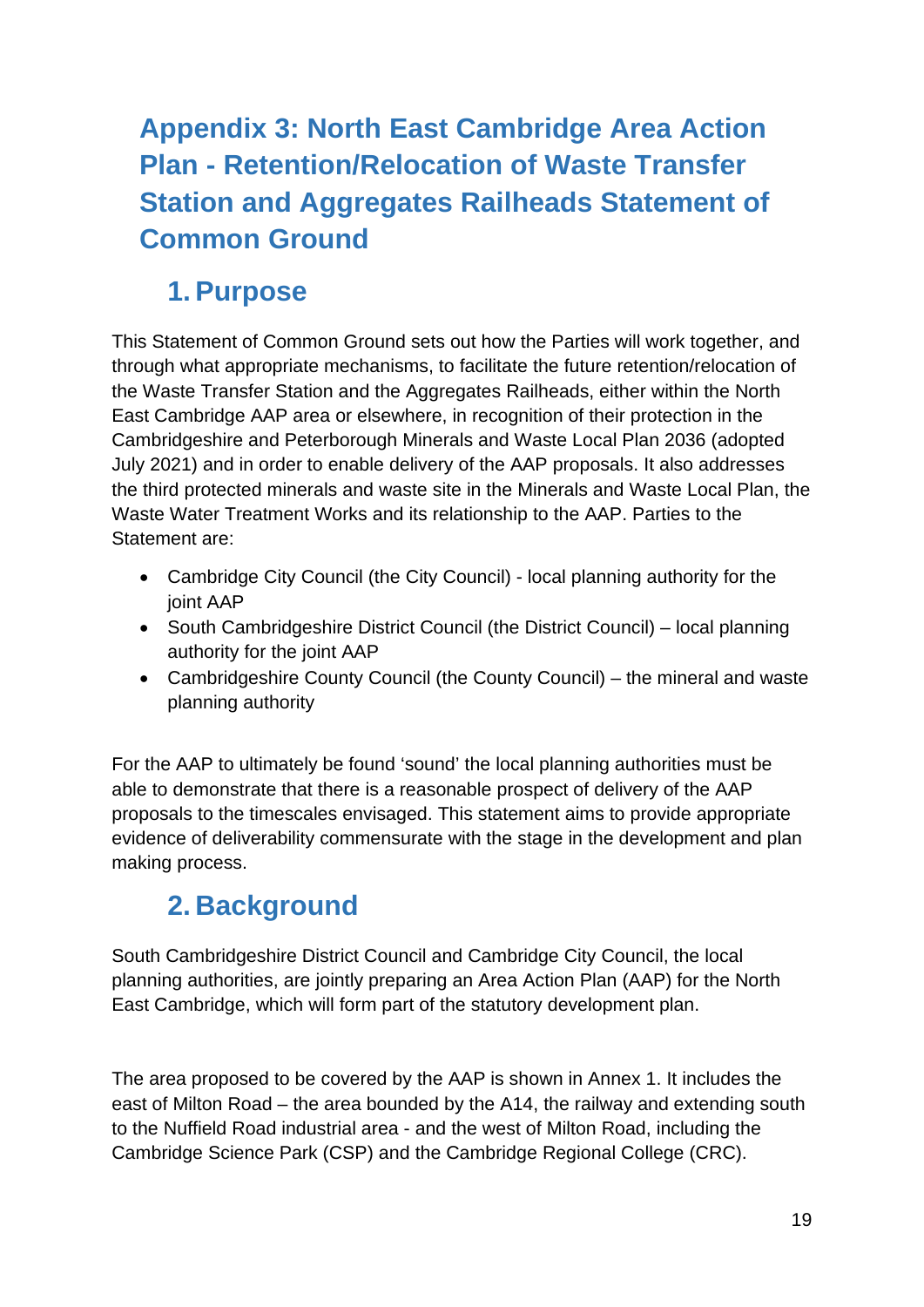The area east of Milton Road is one of the last remaining significant brownfield sites in Greater Cambridge, extending to almost a square kilometre. The local councils have long recognised the merits of this location as an opportunity to regenerate this part of the city and to support the continued economic success of the local economy, but also the significant constraint that the existing Anglian Water Waste Water Treatment Plant (WWTP) presents and the viability challenges in terms of relocation.

Policy 15 of the Cambridge Local Plan 2018, and Policy SS/4 of the South Cambridgeshire Local Plan 2018, allocate the area for high quality mixed-use development, primarily for employment as well as a range of supporting uses, commercial, retail, leisure and residential uses (subject to acceptable environmental conditions). The local plans do not specify the amount of development, site capacities, or timescales for development, deferring such matters to the preparation of the joint AAP. This is because the planning of the area is affected by uncertainty over the future of the WWTP, which covers a significant part of the area and is a significant constraint on development of adjoining land.

Since the local plans were adopted, the City Council and Anglian Water, as landowners of the WWTP and surrounding land, have sought to secure funding through the Housing Infrastructure Fund (HIF), to assist with the relocation of the WWTP off site. This has been supported by the CPCA and the bid was successful. The County Council, as the mineral and waste planning authority, is responsible for forward planning for waste management development and has in the Cambridgeshire and Peterborough Minerals and Waste Local Plan adopted the policies and criteria against which proposals for waste development will be assessed. Policy 11 deals with new or improved water recycling centres (WWTPs). The County Council is usually responsible for determining applications for waste management development. However, the WWTP relocation project is a Nationally Significant Infrastructure Project (NSIP), led by Anglian Water who will therefore submit a Development Consent Order (DCO) application to the Planning Inspectorate (PINS).

### **North East Cambridge (NEC) Area Action Plan (AAP) Pre-Submission Draft**

To recognise the opportunity created by the relocation of the WWTP for regeneration of this brownfield site in a highly accessible urban location, the councils are preparing a joint Area Action Plan to guide the type, mix and location of development that delivers on a shared future vision of the place and ensures a comprehensive and coordinated approach.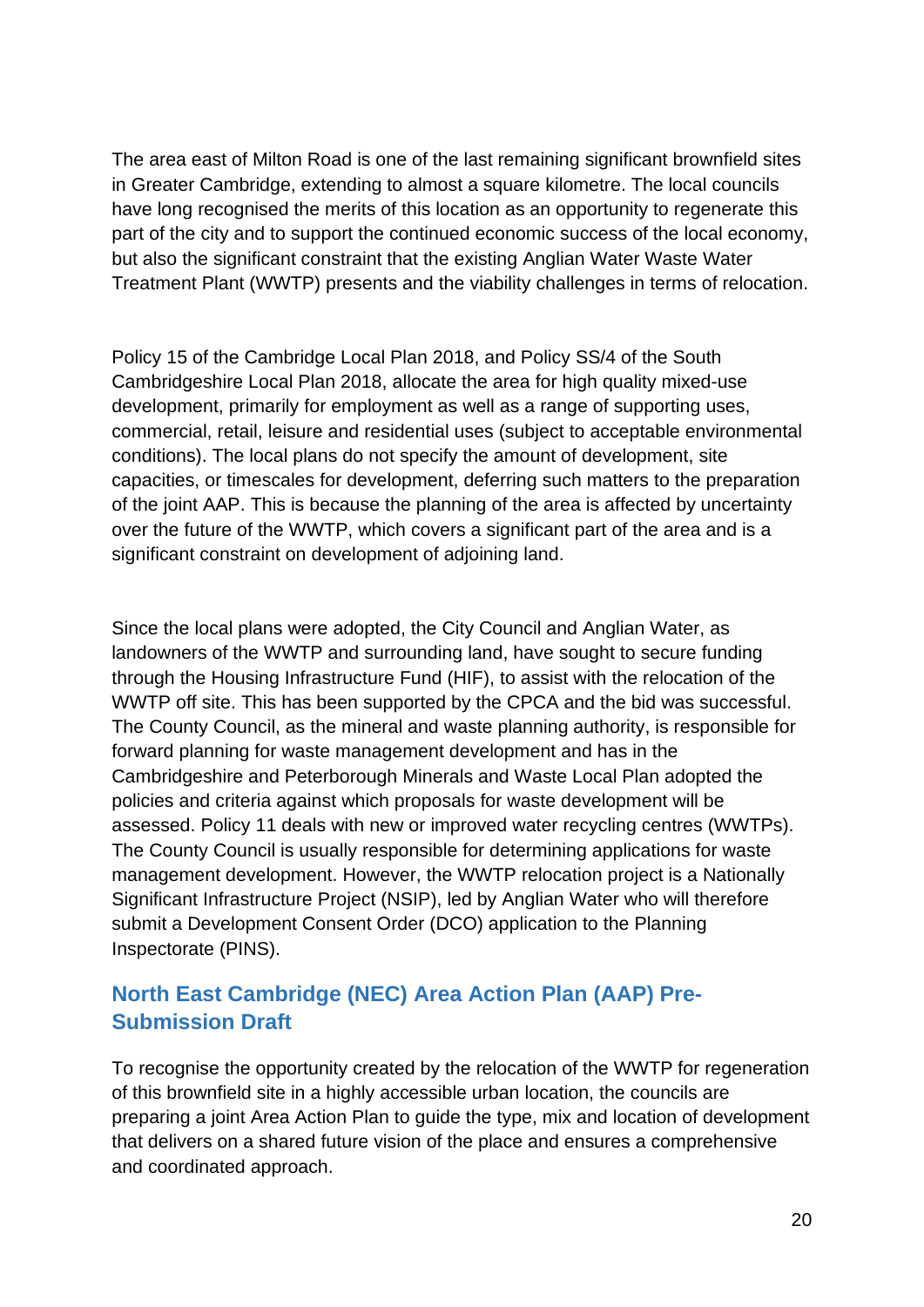The relocation provides the opportunity for the creation of a new urban quarter to Cambridge which can make a significant contribution to the future housing and employment needs of Greater Cambridge. The AAP promotes future structural change in the layout and land use of parts of the area to optimise development potential, mitigate constraints, and for place-making purposes to create a sustainable community. This includes proposals for new strategic walking and cycling connections; the residential use of Nuffield Industrial Estate; the consolidation of and intensification of industrial use around the Aggregates Railheads (which is remaining in situ for the foreseeable future - see below); and the relocation of incompatible uses in order to deliver the vision for the area.

### **Waste Water Treatment Works in the Cambridgeshire and Peterborough Minerals and Waste Local Plan 2036**

The Pre-Submission Draft (Reg 19) of the NEC AAP is predicated on the relocation of the Waste Water Treatment Plant (WWTP) having taken place. The WWTP is protected in the Cambridgeshire and Peterborough Minerals and Waste Local Plan 2036. The relocation is being taken forward by Anglian Water under a separate Development Consent Order process, which will consider the merits of the proposal. Only if and when the DCO is approved will the AAP be taken forward for its later formal stages.

### **Waste Transfer Station at Cowley Road Industrial Estate**

Veolia Environmental Services (ES) Ltd (Veolia) operate a Waste Transfer Station (WTS) and vehicle depot from Cowley Road within the North East Cambridge boundary. The site is on the corner of the Cowley Road Industrial Estate with good access to Milton Road and the A14. It is owned by Cambridge City Council and leased by Veolia ES (UK) Limited.

Veolia provide a service collecting waste from commercial customers in and around Cambridge. This principally involves refuse collection vehicles (RCVs) bringing dry recyclable waste materials to the site and tipping it into designated bays inside the waste transfer building, except glass which is tipped into an external bay. The waste materials are stored on site for a short period of time before being loaded onto larger vehicles for onward transport to other waste management facilities for recycling or recovery. The site is effectively a 'drop-off point' that enables commercial waste generated in and around Cambridge to be managed higher up the waste hierarchy. The depot allows the RCVs to be parked overnight and repaired in the workshop.

To protect the amenity of surrounding occupiers and highway safety, conditions attached to planning approval C/5000/19/CW for the Waste Transfer Station require the following: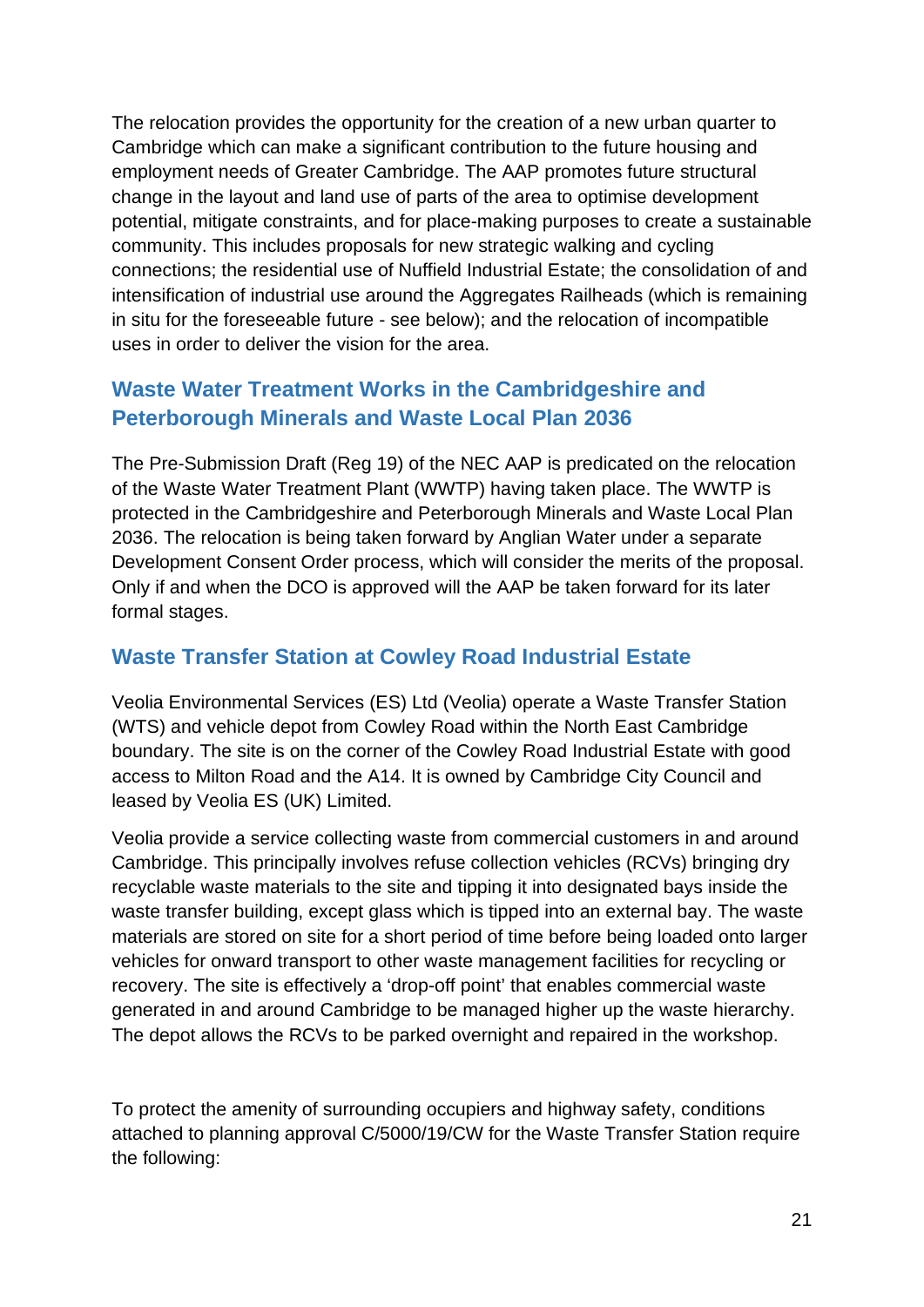- The retention and maintenance of a specified acoustic barrier for the duration of the development.
- No waste materials other than glass to be deposited or stored outside the specified WTS building. Glass to only be deposited and stored within the storage bays.
- The permitted hours of operation are (except glass): Monday: 05:00 to 00:00 (midnight); Tuesday to Friday: Unrestricted; Saturday: 00:00 to 23:00 and Sunday: 07:00 to 23:00. The permitted hours of operation for the receipt, unloading, loading and despatch of glass are: Mondays to Fridays each day (except bank or public holidays) 07:00 to 18:00.
- No more than 75,000 tonnes of waste to be accepted at the site within any calendar year.
- The free-field equivalent continuous noise level, measured as a LAeq1hr, (dBA Equivalent Continuous Sound Level, 1 hour) from operations carried out at the site shall not exceed 60dB when measured at the boundary of the site.

The site is identified as a protected Waste Management Area (WMA) in the Cambridgeshire and Peterborough Minerals and Waste Local Plan 2036.

### **Waste Management Areas in the Cambridgeshire and Peterborough Minerals and Waste Local Plan 2036**

Waste Management Areas are specific sites identified for waste management facilities and consist of both existing operational sites, and committed sites (i.e. those with planning permission but which are not yet operational) that make a significant contribution to managing any waste stream.

Policy 10 of the Cambridgeshire and Peterborough Minerals and Waste Local Plan 2036 states that within a WMA, new non-waste management development will not be permitted other than:

(a) proposals which are compatible for that specific site as identified in the non-Mineral and Waste Plans that make up the Development Plan for the area; or

(b) proposals which demonstrate clear wider regeneration benefits which outweigh the harm of discontinued operation of the site as a WMA, together with a demonstration to the Waste Planning Authority as to how the existing (or recent) waste stream managed at the site will be (or already is being) accommodated elsewhere.

The current Veolia site is surrounded by a Consultation Area (CA). This is a buffer that seeks to ensure that the WMA is protected from development that would prejudice operations within the area for which the buffer is identified, or to protect development that would be adversely affected by such operations. The buffer is within and around (250m) of the WMA. Where new waste management facilities of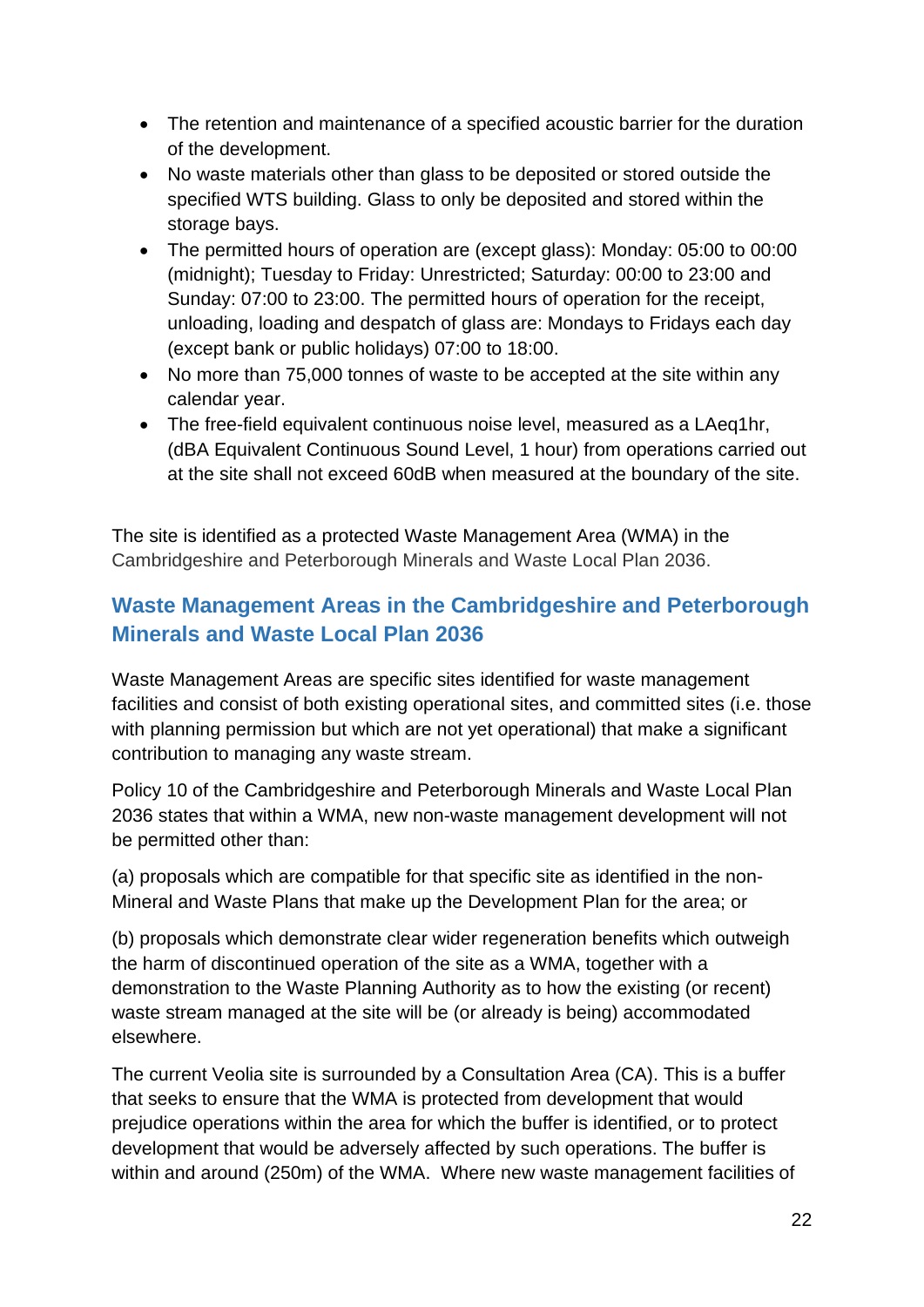significance are approved, the policy principle of a CA around such a facility is deemed to automatically apply.

Policy 16 in the Cambridgeshire and Peterborough Minerals and Waste Local Plan 2036 states that the Waste Planning Authority must be consulted on any planning applications within Waste Consultation Areas except for householder applications (minor development works relating to existing property) and advertisements. Development within a CA will only be permitted where it is demonstrated that the development will:

(c) not prejudice the existing or future use of the area for which the CA has been designated; and

(d) not result in unacceptable amenity issues or adverse impacts to human health for the occupiers or users of such new development, due to the ongoing or future use of the area for which the CA has been designated.

When considering proposals for non-mineral and non-waste management development within a CA, then the agent of change principle will be applied to ensure that the operation of the protected infrastructure is not in any way prejudiced. Any costs for mitigating impacts on or from the existing minerals and/or wasterelated uses will be required to be met by the developer. It is for the developer to demonstrate that any mitigation proposed as part of the new development is practicable, and the continued use of existing sites will not be prejudiced.

Policy 4 in the Cambridgeshire and Peterborough Minerals and Waste Local Plan 2036 guides future waste management development to the most appropriate locations. Site specific allocations to meet identified needs are not made but instead a locational criteria based assessment is outlined. The policy directs most waste management facilities to main settlements, these being the areas which generate the greater proportion of waste arising, as well as having the better infrastructure (e.g. main highways) to accommodate proposals.

Policy 4 recognises that there may be instances where waste management sites or facilities that already exist outside main settlements may be appropriate for temporary recycling opportunities, alternative or additional waste management facilities within the planning permission boundary of existing permanent waste sites.

The Minerals and Waste Local Plan also states that Cambridgeshire County and Peterborough City Councils also believe it is appropriate to identify existing and allocated employment land as a suitable location for many types of future waste management development, recognising that waste management development is now often located in buildings and can be indistinguishable from other industrial uses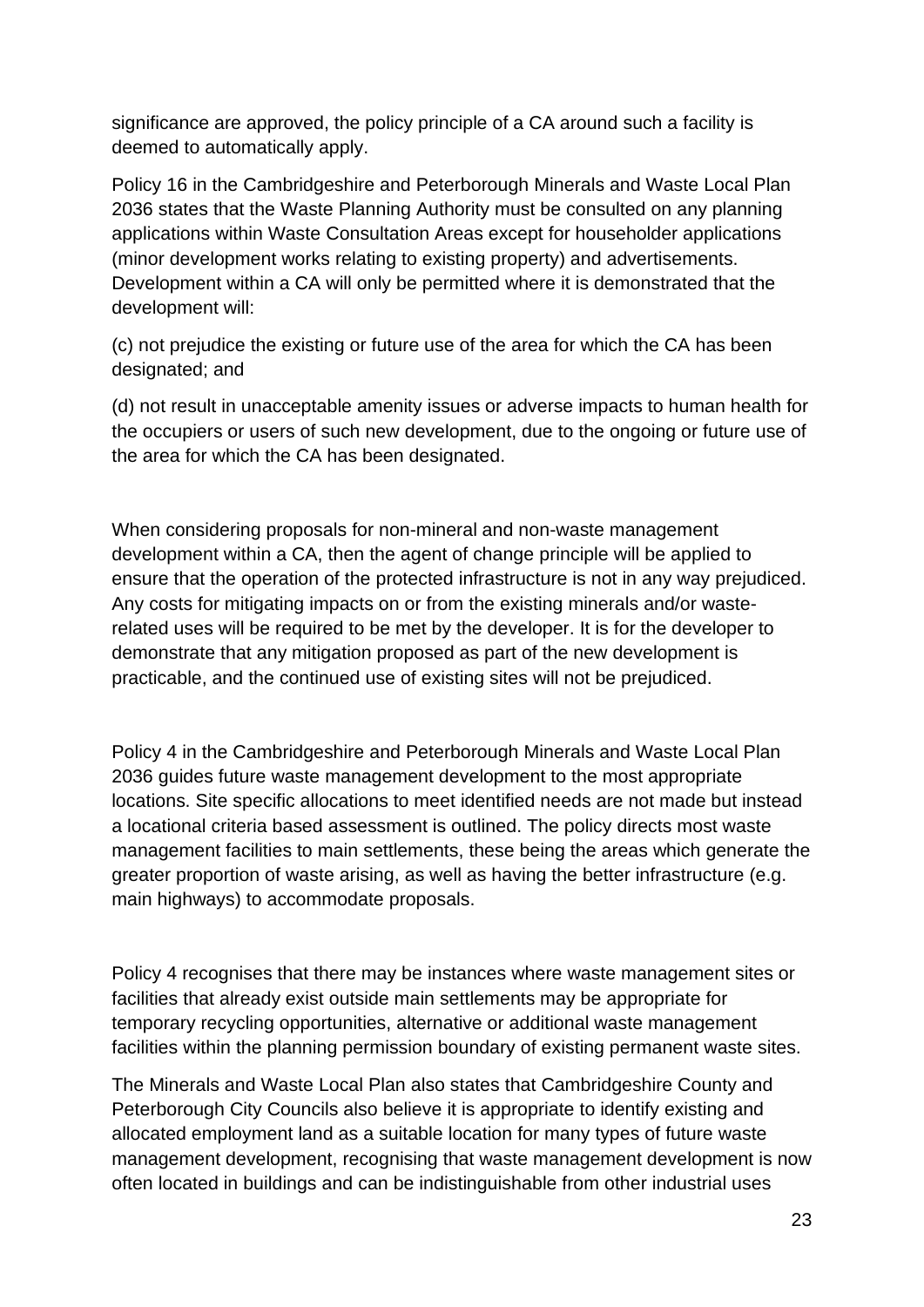which operate alongside it. They also recognise the benefits of co-location of waste management facilities, subject to compliance with policy.

However, it states, there is no guarantee waste management facilities will come forward on employment land because of viability or other locationally specific reasons, or due to a lack of available land. Accordingly, other locations could be considered, via the criteria based policy.

### **North East Cambridge Aggregates Railheads**

The Cambridge North East Aggregates Railheads is located to the west of the north end of Cowley Road Industrial Estate.

Aggregates, primarily hard rock are imported to the site by rail and occasionally sand is exported by rail. Operations involve the unloading and loading of railway wagons and the storage of aggregates for sale and distribution into the local market place. Storage bays of different aggregates are provided close to the site access for smaller collections. A welfare cabin is also provided for site staff.

The Cambridge North East Aggregates Railheads at North East Cambridge is of strategic importance to Greater Cambridge's economy providing an important source of building materials for the wider area. Hard rock is an essential component of the construction industry but is not part of the geology of East Anglia. It therefore needs to be imported to the region over relatively long distances, typically from the East Midlands. The movement of minerals over long distances by rail is both economic and more sustainable than by road.

The Railheads area is designated as a Transport Infrastructure Area in the Cambridgeshire and Peterborough Minerals and Waste Local Plan 2036.

### **Transport Infrastructure Areas in the Cambridgeshire and Peterborough Minerals and Waste Local Plan 2036**

Policy 15 in the Cambridgeshire and Peterborough Minerals and Waste Local Plan 2036 states that development which would result in the loss of or reduced capacity of Transport Infrastructure Areas will not be permitted unless it can be demonstrated that either:

(a) the loss or reduced capacity will have no impact on the ability of minerals or waste to be transported by sustainable means, both now and for accommodating future planned growth; or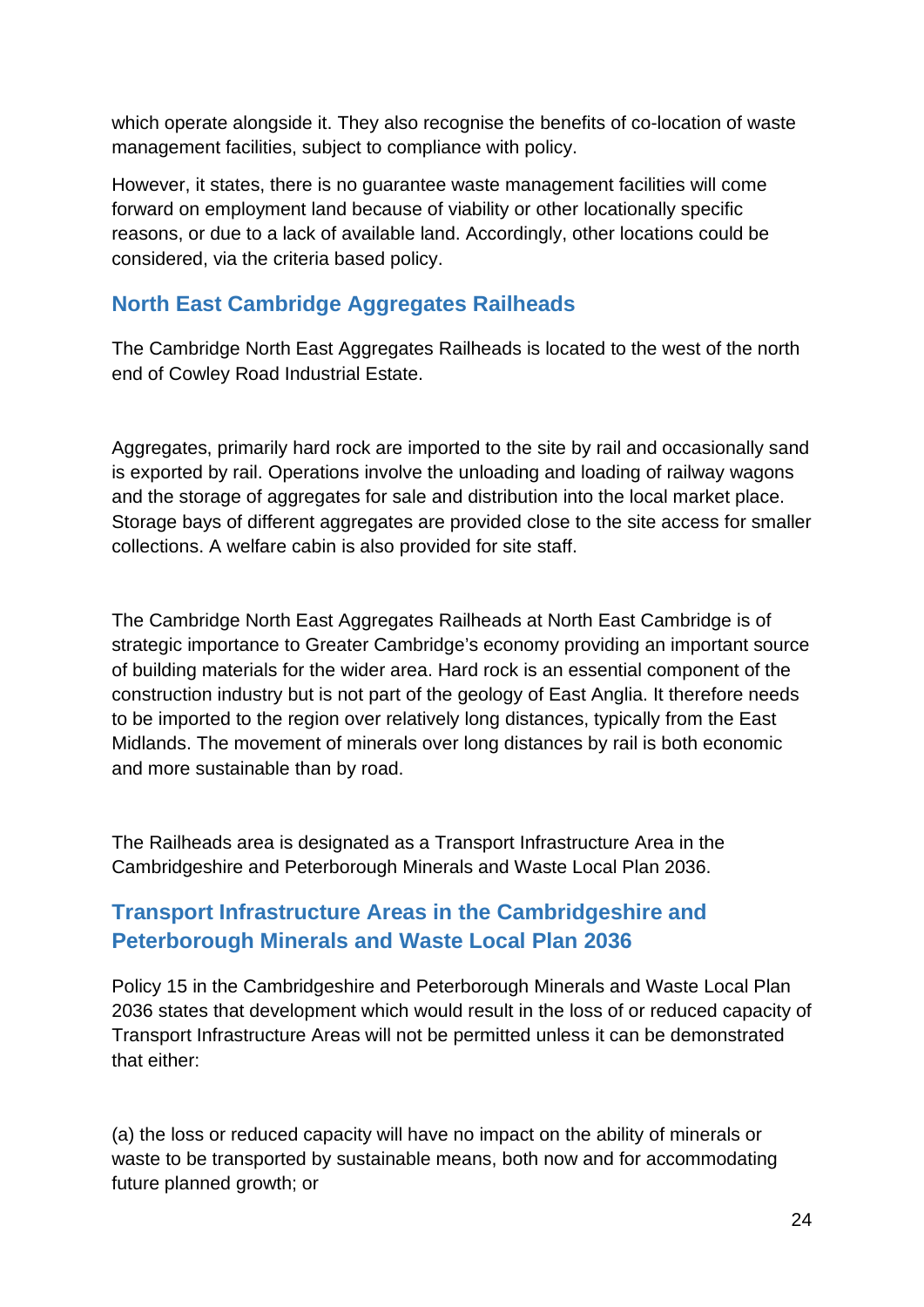(b) alternative, suitable and sufficient capacity is to be developed elsewhere (and in which case the authorities are likely to require it to be implemented before the loss or reduced capacity has occurred).

Policy 15 also states that new relevant transport infrastructure capacity (such as wharves, railheads, conveyor, pipeline and other forms of sustainable transport), whether on TIAs or elsewhere, including the improvement or extension to existing sites, will be supported in principle, particularly where it is required to meet wider growth proposals identified in a Development Plan.

As with the Waste Transfer Station, the Aggregates Railheads is surrounded by a 250m Consultation Area so the provisions of Policy 16 also apply in this area.

### **Future of Minerals and Waste safeguarded sites in the North East Cambridge AAP**

From a plan-making perspective, the local planning authorities recognise that both the Waste Transfer Station site at Cowley Road and the Aggregates Railheads are safeguarded uses in the Cambridgeshire and Peterborough Minerals and Waste Local Plan 2036. However, through preparation of the AAP, including area master planning and evidence gathering, it has been concluded that due to their location and environmental pollutants the current configuration of the sites is not compatible with the proposed future vision and development of the NEC area as a high density mixed use community, particularly in the case of the Waste Transfer Site.

The Waste Transfer Station is located in an area identified in the Spatial Framework for a District Centre (see Annex 2) to serve the new development. There will also be residential development within and around the District Centre that would fall within the buffer zone for sensitive uses that would be adversely affected by the Waste Transfer Station operations. As such the relocation is necessary to enable delivery of the proposed Spatial Framework for the AAP.

There are currently no confirmed alternative locations outside of the Area Action Plan area to which these uses could be suitably relocated in line with Policies 4 and 15 of the Cambridgeshire and Peterborough Minerals and Waste Local Plan 2036 (as described above). As such, the potential for both uses to be accommodated within the development proposals of the Area Action Plan is proposed to be maintained in order to demonstrate the AAP is deliverable.

#### **Proposed Location for Aggregates Railheads during plan period**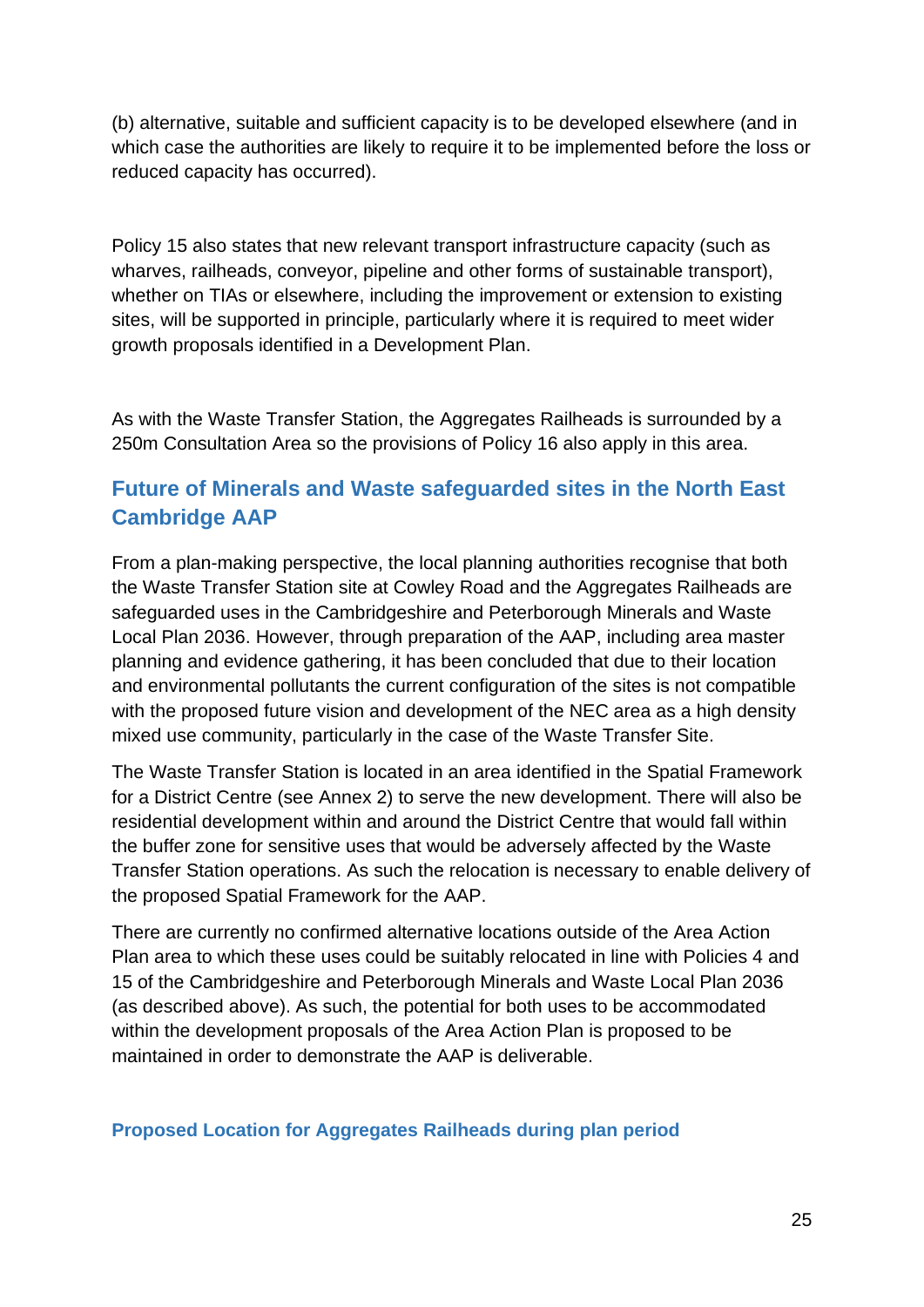The Aggregates Railheads is of strategic importance and provides the potential to minimise the movement of construction materials and waste by road. Unless and until a suitable alternative off-site option with a railhead can be identified, the proposed approach is to retain the Aggregates Railheads in its current position and to surround it with a buffer of industrial (B2 and B8) uses.

### **Proposed Location for Waste Transfer Station during plan period**

There is a recognition that the current protected Waste Transfer Station operation needs to remain close to its market in or near to Cambridge. There is the opportunity to undertake site searches to determine a suitable long-term location for the operation. The councils will continue to work with the Mineral and Waste Planning Authority and partners to identify potential suitable sites outside the NEC AAP.

However, in the meantime, and in the event that no suitable site is identified, an alternative preferably interim location has been identified within the NECAAP area where the operation can move to during the AAP period, and beyond if necessary, to maintain the waste activities whilst freeing up the current site of the Waste Transfer Station for redevelopment.

A broad area, adjacent to the Aggregates Railheads and within the industrial buffer for the Railheads, within which the Waste Transfer Station could be relocated is represented in Annex 4.

Policy 26 in the NEC Area Action Plan has been revised to reflect this position (See the Proposed Submission draft policy in Annex 3).

## **3. Agreed Position of all signatories**

### **Aggregates Railheads:**

- The Aggregates Railheads at North East Cambridge is an important asset to the Greater Cambridge area and provides the potential to minimise the movement of construction materials and waste by road.
- There is a long-term ambition to relocate the Aggregates Railheads from North East Cambridge to support the wider growth proposals in the NEC AAP. This will be subject to finding an acceptable alternative site in line with Policy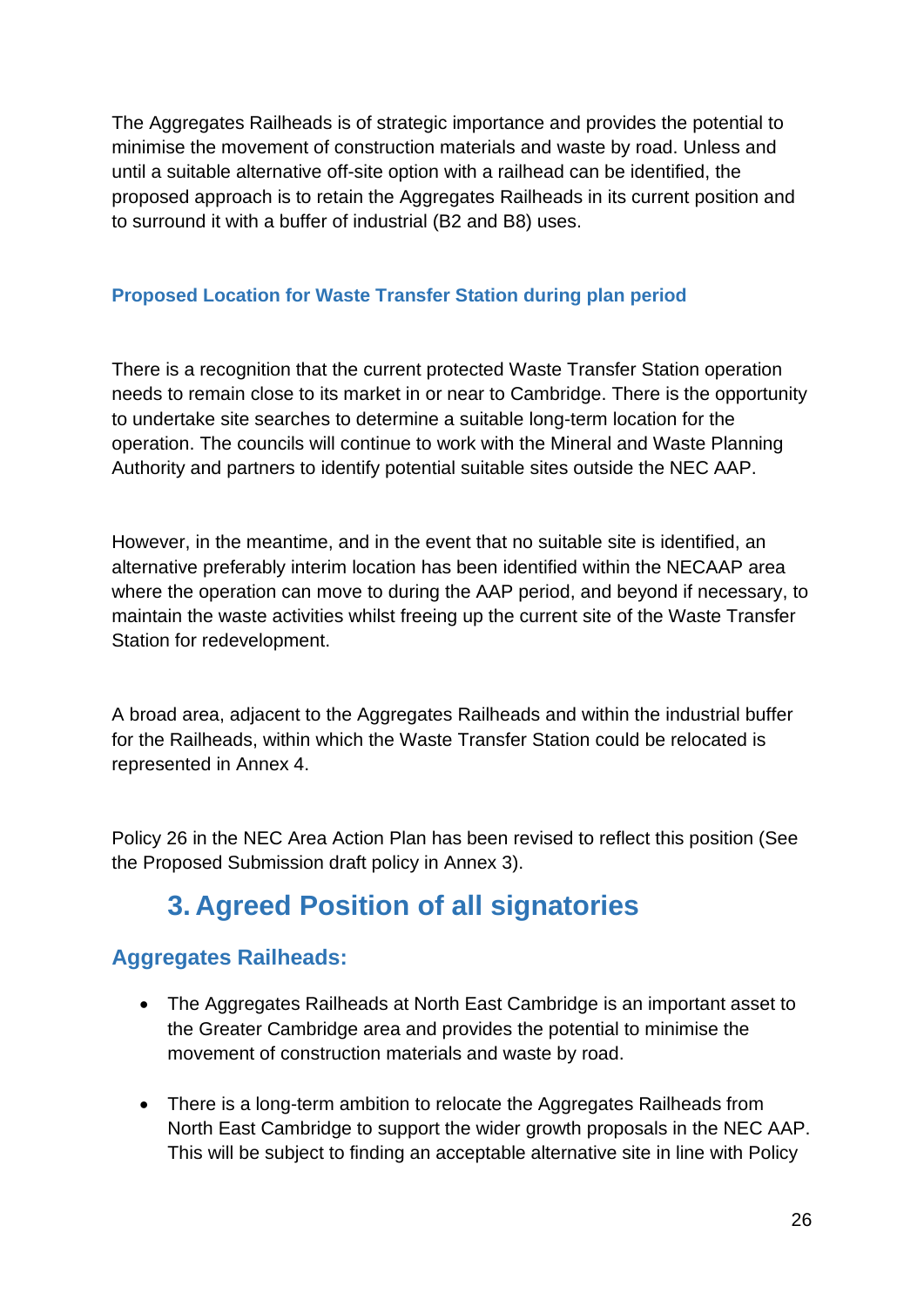15 of the Cambridgeshire and Peterborough Minerals and Waste Local Plan 2036.

- In the absence of an alternative site, the operation of the Aggregates Railheads at North East Cambridge will continue in situ with the creation of a buffer zone of intensified industrial uses (B2 and B8) around the site to mitigate its impacts on nearby sensitive uses.
- Proposals for residential uses adjacent to the Aggregates Railheads will not be acceptable as it is unlikely that satisfactory design mitigation can be achieved to protect residential amenity alongside the operational requirements of the Railheads.
- Developments should ensure that design and siting of development provides an appropriate mitigation buffer around the Aggregates Railheads and relocated Waste Transfer Station to create satisfactory levels of amenity for adjacent uses and spaces.
- The Councils and the Mineral and Waste Planning Authority will work with relevant landowners when the opportunity arises in securing a suitable off-site relocation for the aggregates operation in line with Policy 15 of the Cambridgeshire and Peterborough Minerals and Waste Local Plan 2036.
- Policy 16 of the Cambridgeshire and Peterborough Minerals and Waste Local Plan 2036 will continue to apply to new development in the Consultation Area around the Aggregates Railheads.
- Policy 26 of the NECAAP requires that all development proposals, including residential, within the Consultation Area of the Aggregates Railheads must apply the Agent of Change principle, and will need to demonstrate that: the proposal will not prejudice the existing use of the facility; not result in unacceptable amenity issues or adverse impacts to human health for the occupiers or users of the proposed development due to the ongoing operation of the facility; that any mitigation measures proposed either as part of the new development or in relation to the existing operation or its site are practicable; all costs can be met by the developer of the development proposal.

### **Waste Transfer Station:**

• The current location of the safeguarded Waste Transfer Station is incompatible with the proposed future vision and development of the NEC area as a high density mixed use community.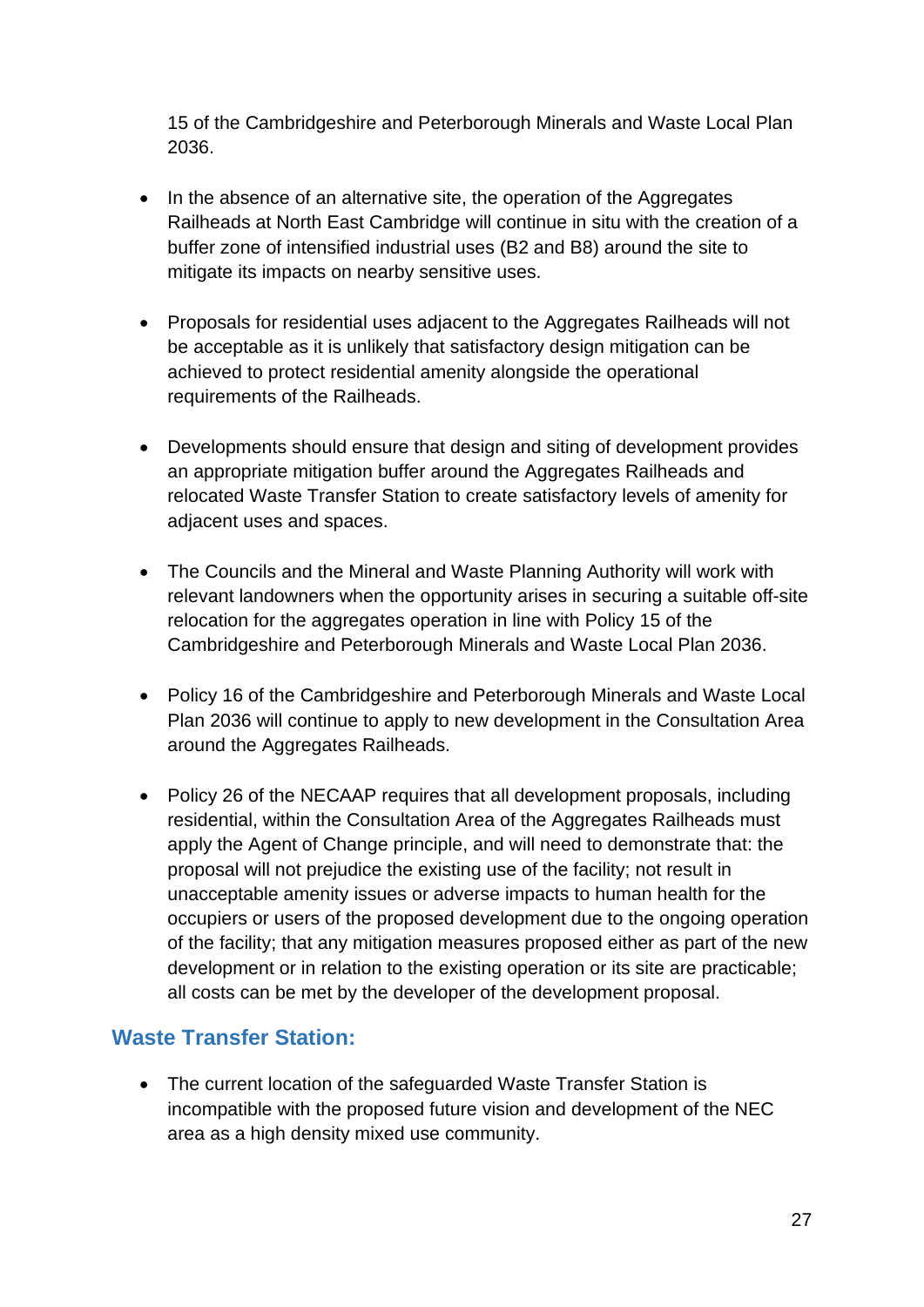- The wider regeneration benefits from the redevelopment of North East Cambridge outweigh the harm of discontinued operation of the site as a Waste Management Area, so long as an appropriate alternative site can be identified and provided in a timely manner, thereby ensuring no net-loss of capacity, given the protected nature of the site in the Cambridgeshire and Peterborough Minerals and Waste Local Plan 2036.
- Subject to the identification of a suitable alternative site in line with Policy 10 of the Cambridgeshire and Peterborough Minerals and Waste Local Plan 2036, the Waste Transfer Station should preferably be relocated off-site.
- In the absence of a suitable alternative off-site location, preferably as an interim site, the Waste Transfer Station operation will be relocated to a site adjacent to the Aggregates Railheads and within the new industrial buffer on Cowley Road Industrial Estate.
- Relocation of the Waste Transfer Station would need to be undertaken in collaboration with the Mineral and Waste Planning Authority and the Waste Transfer Station operator and is a pre-requisite to future sensitive development coming forward on surrounding plots.
- Relocation will be secured through planning contributions from new residential developments within 250 metres of the boundary of the existing Waste Transfer Station site as identified in the Cambridgeshire and Peterborough Minerals and Waste Local Plan 2036.
- The Councils and the Mineral and Waste Planning Authority will work with relevant landowners and the Waste Transfer Station operator when the opportunity arises in securing a suitable off-site relocation for the waste transfer operation in line with Policy 4 of the Cambridgeshire and Peterborough Minerals and Waste Local Plan 2036.
- Policy 16 of the Cambridgeshire and Peterborough Minerals and Waste Local Plan 2036 will continue to apply to any new site for the Waste Transfer Station either on-site or off-site.
- Policy 26 of the NECAAP requires that all development proposals, including residential, within the Consultation Area of the relocated Waste Transfer Station must apply the Agent of Change principle, and will need to demonstrate that: the proposal will not prejudice the existing use of the facility; not result in unacceptable amenity issues or adverse impacts to human health for the occupiers or users of the proposed development due to the ongoing operation of the facility; that any mitigation measures proposed either as part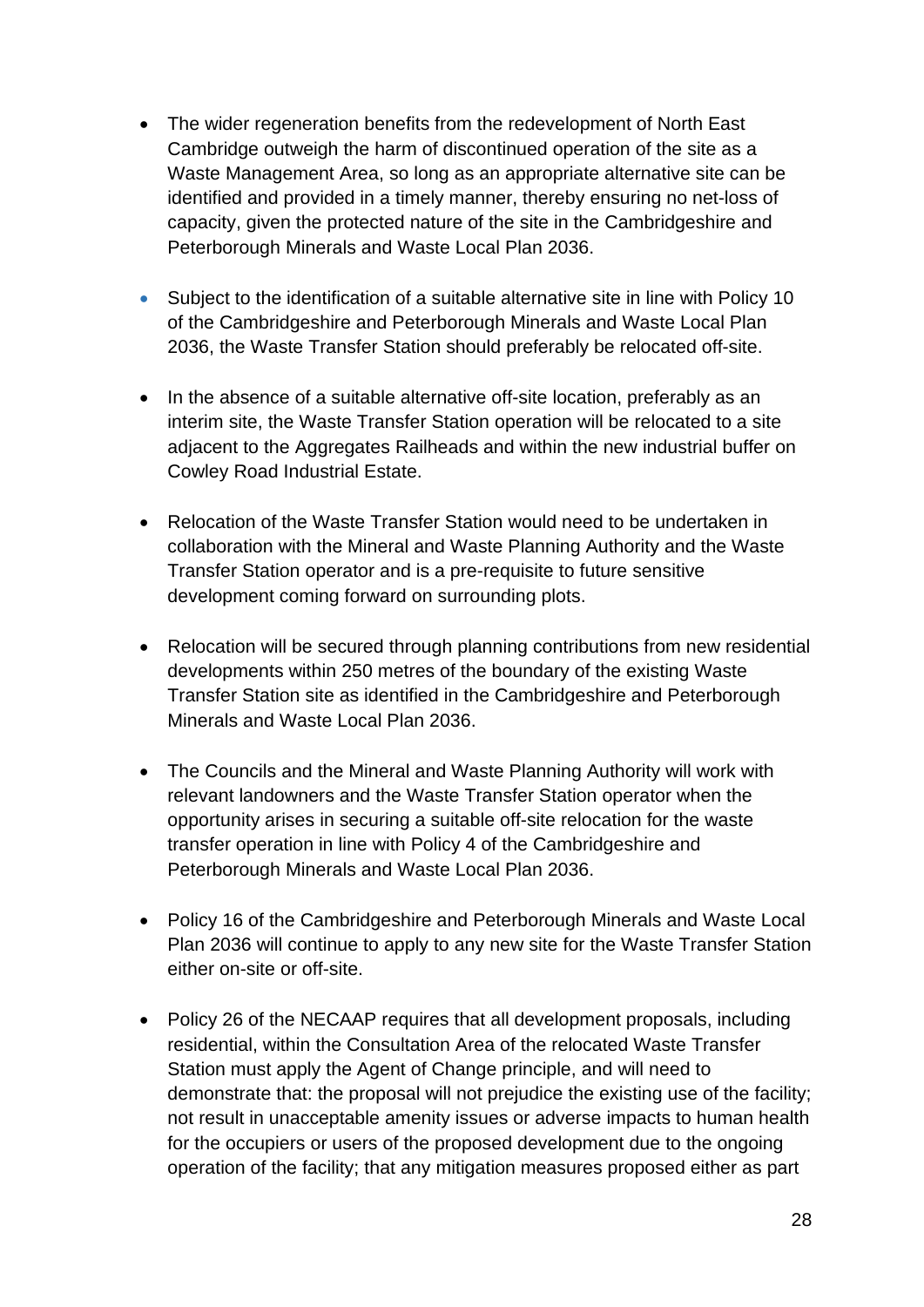of the new development or in relation to the existing operation or its site are practicable; all costs can be met by the developer of the development proposal.

### **Access to Aggregates Railheads and Waste Transfer Station:**

• Both the Waste Transfer Station and Aggregates Railheads generate HGV movements. Appropriate road specification and development design between the access from these sites to the wider strategic road network is required to ensure the amenity of future occupants of residential and other sensitive development and to minimise conflict between land uses.

## **4. Duty to Cooperate**

On the basis of the above, the parties agree to work collaboratively through supporting strategies and delivery plans, to facilitate delivery of the NEC AAP, including the timely relocation of the Waste Transfer Station.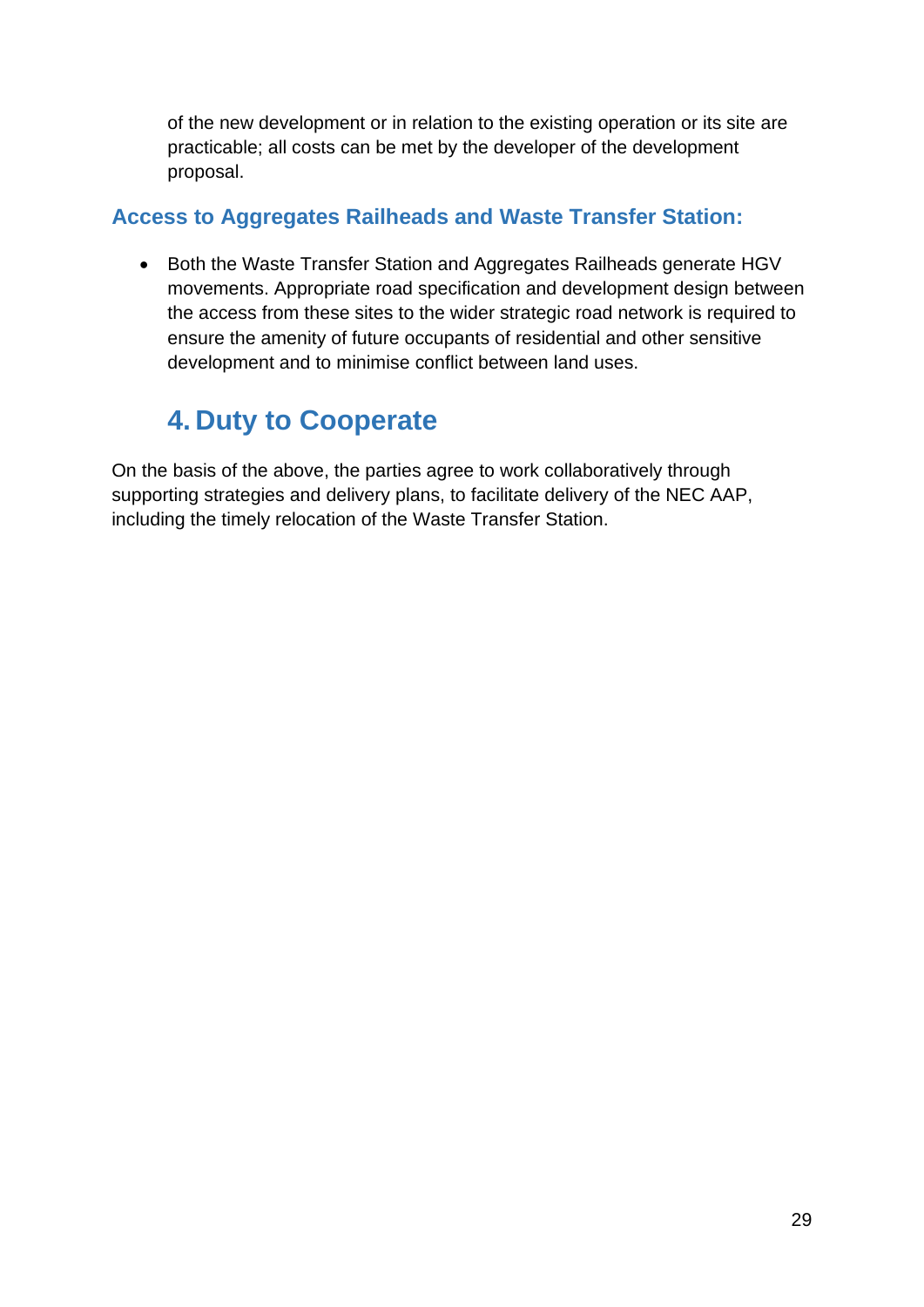## **Annex 1: NEC AAP area**

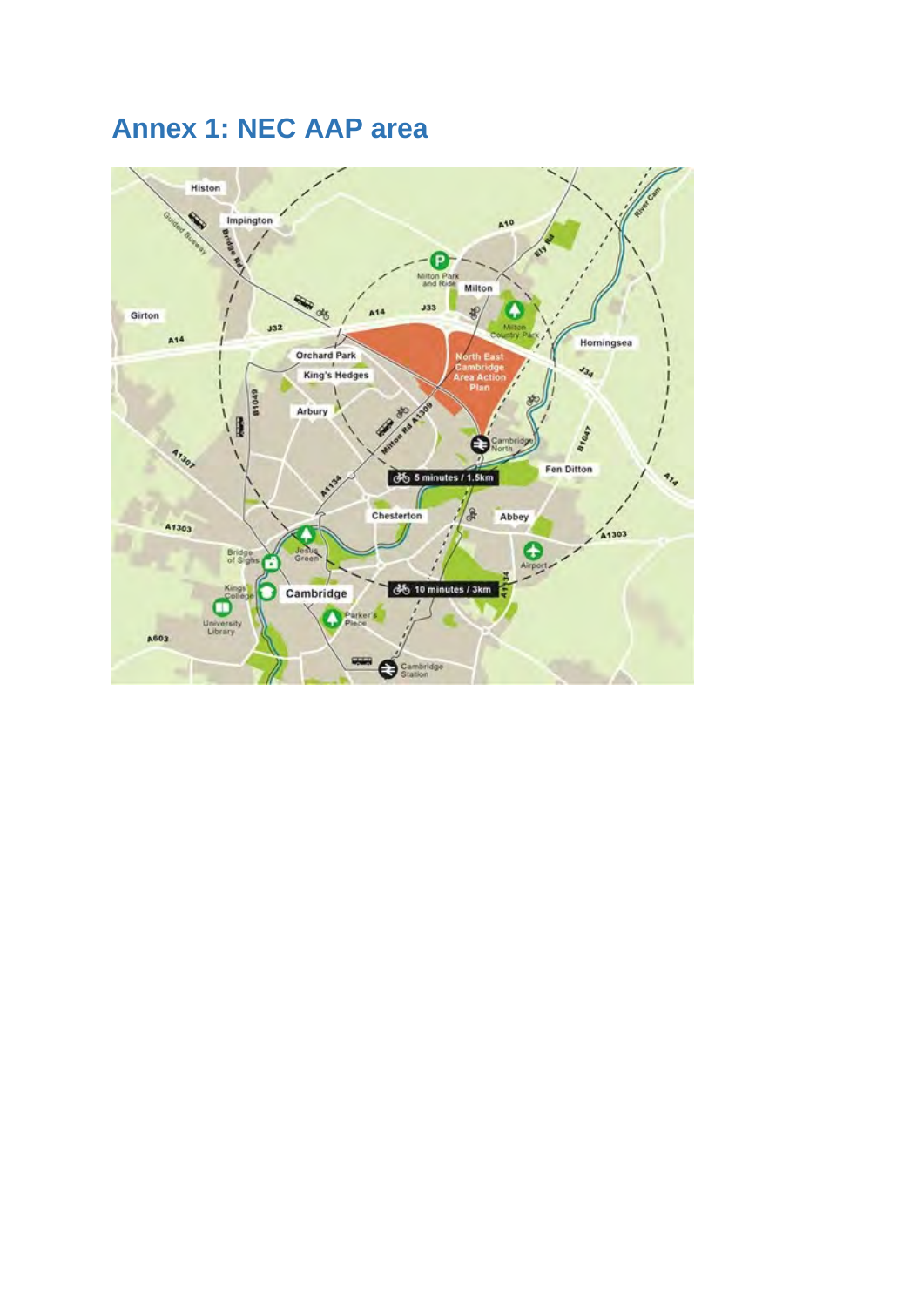## **Annex 2: NEC Area Action Plan Pre-Submission Draft Spatial Framework (illustrative)**



- **Broad area for relocated Waste Transfer Station** 
	- **District Centre**
	- **Local Centre**

Retained and enhanced

Green space network

Key hard landscaped

landscape buffer

public spaces

- **Strategic routes for** non-motorised users
- **New landscape buffer**
- ◯ New and improved crossings to overcome barriers to movement
- O Proposed new guided busway stop
- Local landmark building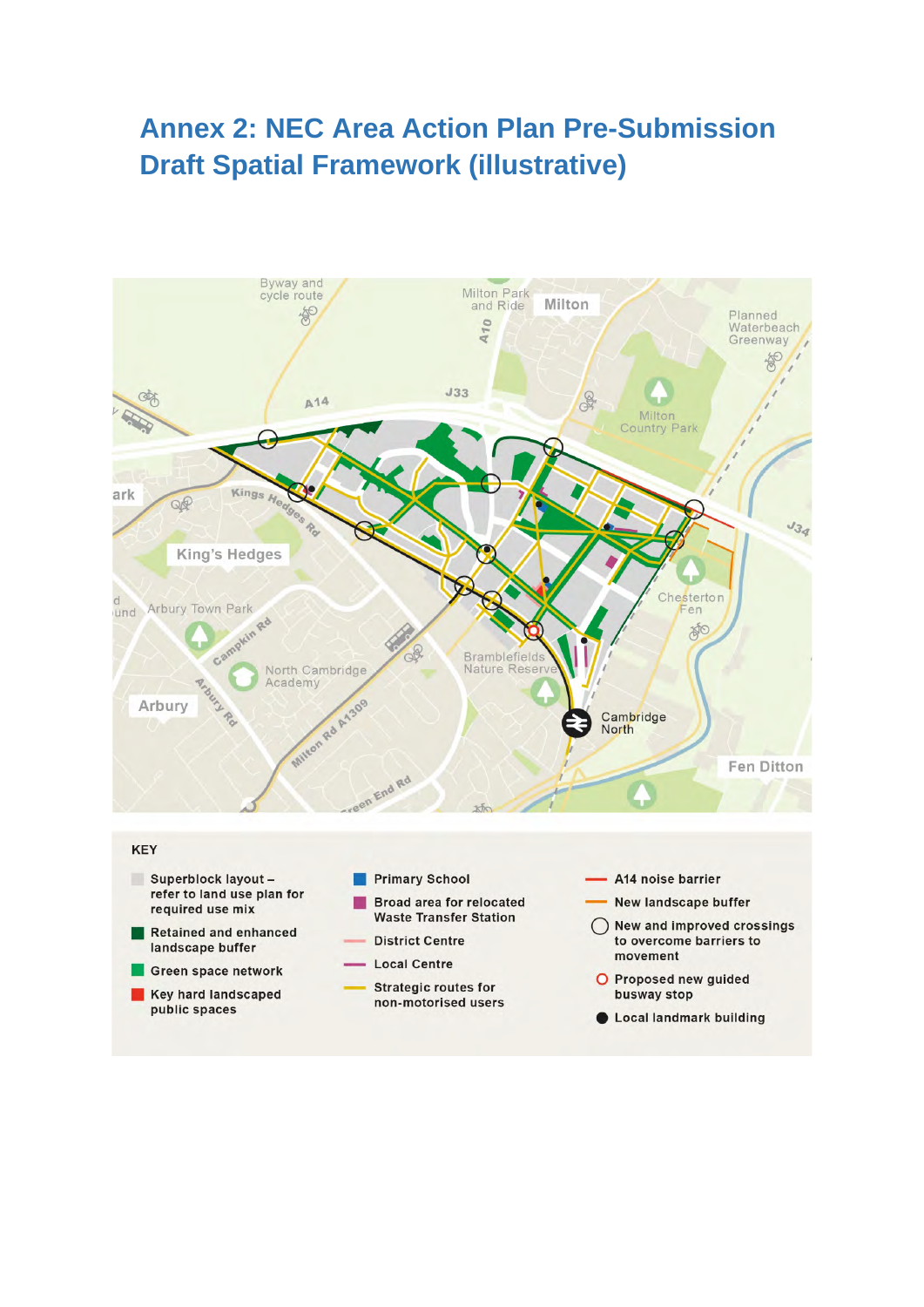## **Annex 3: Policy 26: North East Cambridge Area Action Plan Pre-Submission Version**

### **Policy:**

Unless and until a suitable off-site alternative for replacement railheads can be identified, the continued operation of the Aggregates Railheads at North East Cambridge are supported due to their essential infrastructure role serving Greater Cambridge and consistent with the safeguarding policy in the Cambridgeshire and Peterborough Minerals and Waste Local Plan 2036.

The Waste Transfer Station will need to be relocated as a pre-requisite to future sensitive development coming forward on surrounding plots and to enable the delivery of the district centre, but must be re-provided consistent with the safeguarding policy contained in the Cambridgeshire and Peterborough Minerals and Waste Local Plan 2036 and in collaboration with the Mineral and Waste Planning Authority. Relocation is preferably off-site or alternatively, and preferably as an interim site, adjacent to the Aggregates Railheads within the Cowley Road Industrial Estate. This will be secured through planning contributions from new development within 250 metres of the boundary of existing Waste Transfer Station site.

In accordance with Policy 12b: Industry, Storage and Distribution, industrial, storage and distribution uses are to be intensified around the existing Aggregates Railheads and the relocated Waste Transfer Station (if retained on site) to act as a buffer to more sensitive uses, as shown in the land use plan (Figure 11). All development proposals, including residential, within the Consultation Area of either facility must apply the Agent of Change principle, and will need to demonstrate that: the proposal will not prejudice the exiting use of the facility; not result in unacceptable amenity issues or adverse impacts to human health for the occupiers or users of the proposed development due to the ongoing operation of the facility; that any mitigation measures proposed either as part of the new development or in relation to the existing operation or its site are practicable; all costs can be met by the developer of the development proposal.

Residential and commercial development of the Aggregates Railheads site will only be acceptable if the current operation, and the relocated Waste Transfer Station are relocated off-site, subject to meeting the requirements of the Cambridgeshire and Peterborough Minerals and Waste Local Plan 2036 (or future equivalent) or removing the safeguarding policy related to this site.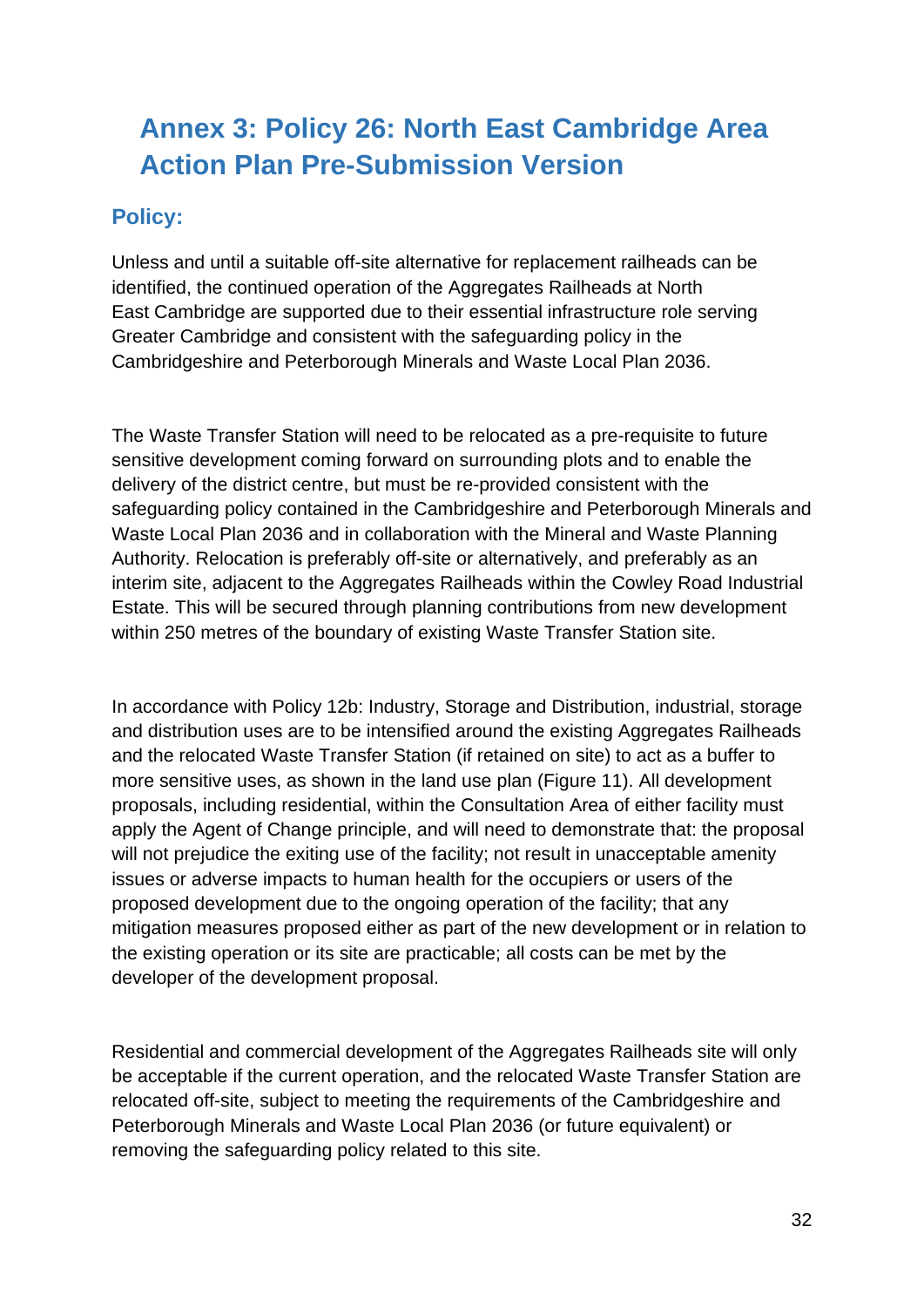### **Supporting text:**

Why we are doing this

Relevant Objectives: 3

The Cambridgeshire and Peterborough Minerals and Waste Local Plan 2036 (adopted 2021) and Policies Maps (adopted 2021) safeguards both the Aggregates Railheads at Chesterton Sidings and the Waste Transfer Station on Cowley Road. The safeguarding policies include requirements on all new development proposals within a Consultation Area (circa 250m from the boundary of the existing facility) to ensure such proposals do not prejudice the existing operation.

There are currently no suitable alternative locations identified outside of the Area Action Plan area to which these uses could be suitably relocated. As such, both uses must be accommodated within the development proposals of the Area Action Plan. In order to protect future residential amenity and other sensitive uses, the Area Action Plan provides for the provision of intensified General Industrial (B2) and Storage and Distribution (B8) uses around these operations, providing a buffer. All new development proposals within the Consultation Area of the respective facilities must demonstrate that they can achieve satisfactory design mitigation, either at source (i.e. improvements to the environmental performance of the facility) or to the development (i.e. in terms of acceptable environmental standards). All costs of required mitigation will need to be met in full by the developer of the new development proposal.

There has been a long-term ambition to relocate the Aggregates Railheads from North East Cambridge. Whilst this policy and Area Action Plan Spatial Framework do not seek to relocate this use off-site, it also sets a clear preference for residential development to be delivered on the site should the site become available for development during the plan period. Any future development in this area would need to protect residential amenity in accordance with Policy 25: Environmental Protection.

The Cambridge Waste Water Treatment Plant is also a safeguarded use within the Minerals and Waste Local Plan. However, the adoption of the Area Action Plan is predicated on it being possible, through a separate planning process, to relocate this facility to another site and freeing up the land for comprehensive redevelopment and it is not a proposal of the Area Action Plan.